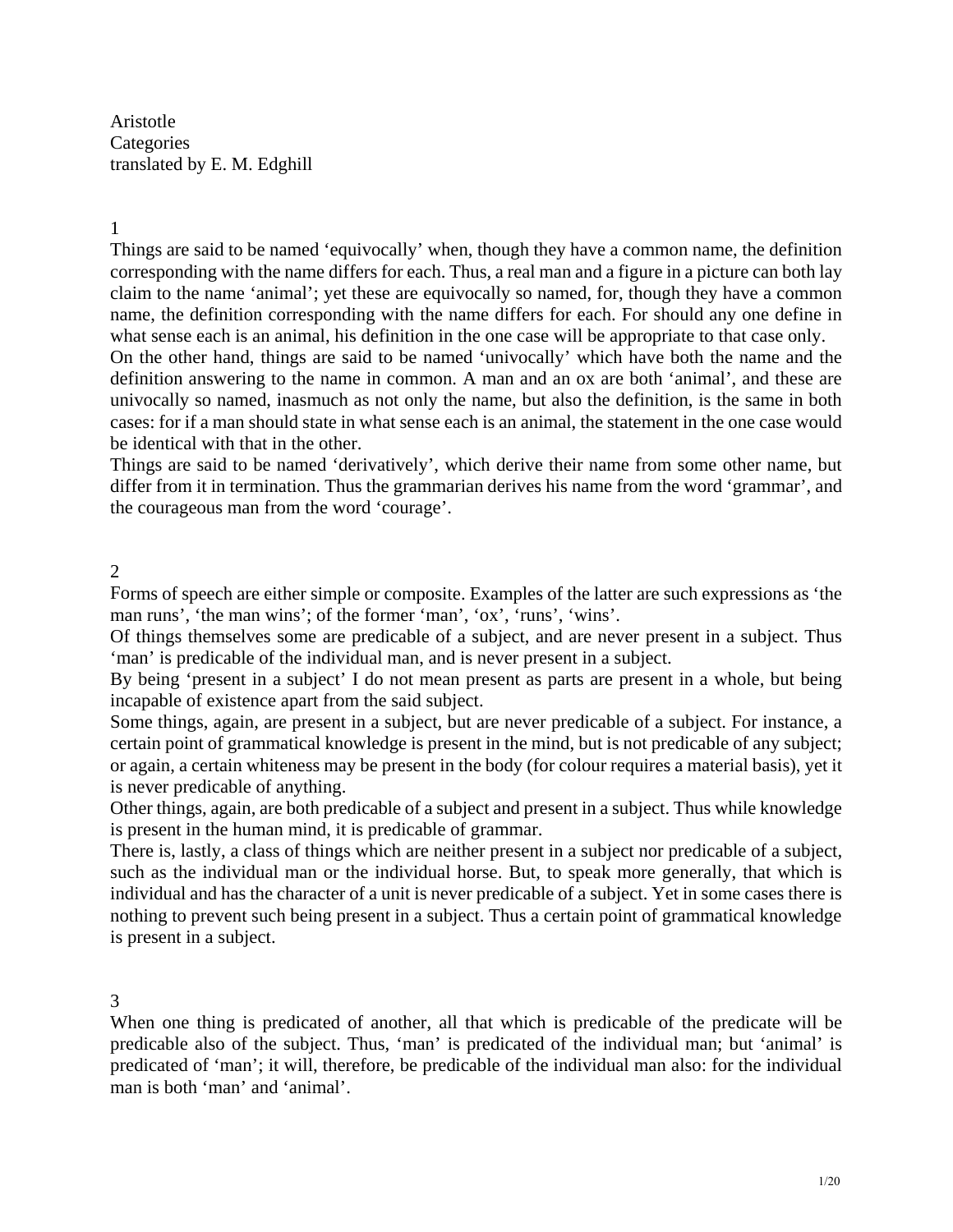If genera are different and co-ordinate, their differentiae are themselves different in kind. Take as an instance the genus 'animal' and the genus 'knowledge'. 'With feet', 'two-footed', 'winged', 'aquatic', are differentiae of 'animal'; the species of knowledge are not distinguished by the same differentiae. One species of knowledge does not differ from another in being 'two-footed'.

But where one genus is subordinate to another, there is nothing to prevent their having the same differentiae: for the greater class is predicated of the lesser, so that all the differentiae of the predicate will be differentiae also of the subject.

4

Expressions which are in no way composite signify substance, quantity, quality, relation, place, time, position, state, action, or affection. To sketch my meaning roughly, examples of substance are 'man' or 'the horse', of quantity, such terms as 'two cubits long' or 'three cubits long', of quality, such attributes as 'white', 'grammatical'. 'Double', 'half', 'greater', fall under the category of relation; 'in a the market place', 'in the Lyceum', under that of place; 'yesterday', 'last year', under that of time. 'Lying', 'sitting', are terms indicating position, 'shod', 'armed', state; 'to lance', 'to cauterize', action; 'to be lanced', 'to be cauterized', affection.

No one of these terms, in and by itself, involves an affirmation; it is by the combination of such terms that positive or negative statements arise. For every assertion must, as is admitted, be either true or false, whereas expressions which are not in any way composite such as 'man', 'white', 'runs', 'wins', cannot be either true or false.

5

Substance, in the truest and primary and most definite sense of the word, is that which is neither predicable of a subject nor present in a subject; for instance, the individual man or horse. But in a secondary sense those things are called substances within which, as species, the primary substances are included; also those which, as genera, include the species. For instance, the individual man is included in the species 'man', and the genus to which the species belongs is 'animal'; these, therefore – that is to say, the species 'man' and the genus 'animal, – are termed secondary substances.

It is plain from what has been said that both the name and the definition of the predicate must be predicable of the subject. For instance, 'man' is predicted of the individual man. Now in this case the name of the species man' is applied to the individual, for we use the term 'man' in describing the individual; and the definition of 'man' will also be predicated of the individual man, for the individual man is both man and animal. Thus, both the name and the definition of the species are predicable of the individual.

With regard, on the other hand, to those things which are present in a subject, it is generally the case that neither their name nor their definition is predicable of that in which they are present. Though, however, the definition is never predicable, there is nothing in certain cases to prevent the name being used. For instance, 'white' being present in a body is predicated of that in which it is present, for a body is called white: the definition, however, of the colour white' is never predicable of the body.

Everything except primary substances is either predicable of a primary substance or present in a primary substance. This becomes evident by reference to particular instances which occur. 'Animal' is predicated of the species 'man', therefore of the individual man, for if there were no individual man of whom it could be predicated, it could not be predicated of the species 'man' at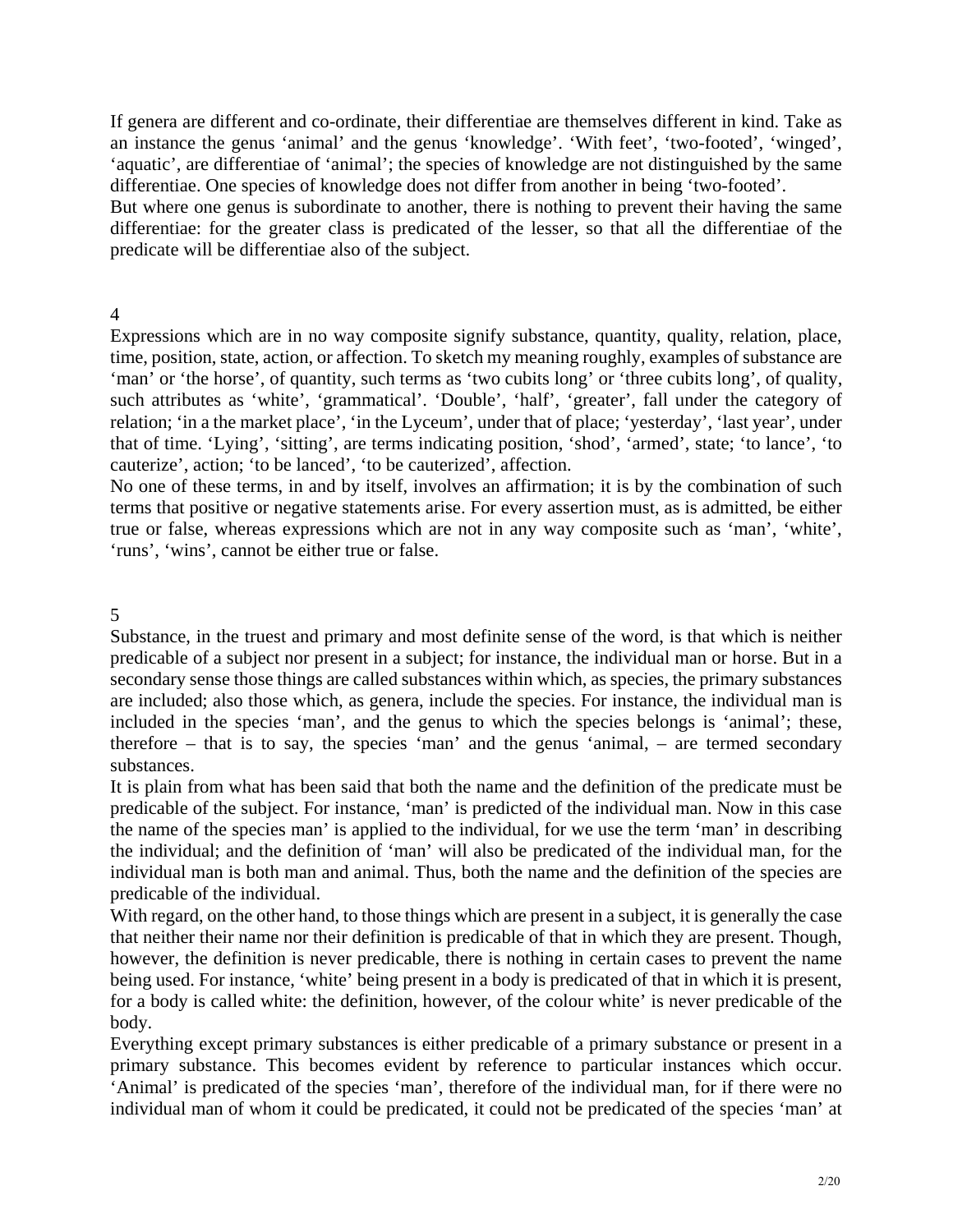all. Again, colour is present in body, therefore in individual bodies, for if there were no individual body in which it was present, it could not be present in body at all. Thus everything except primary substances is either predicated of primary substances, or is present in them, and if these last did not exist, it would be impossible for anything else to exist.

Of secondary substances, the species is more truly substance than the genus, being more nearly related to primary substance. For if any one should render an account of what a primary substance is, he would render a more instructive account, and one more proper to the subject, by stating the species than by stating the genus. Thus, he would give a more instructive account of an individual man by stating that he was man than by stating that he was animal, for the former description is peculiar to the individual in a greater degree, while the latter is too general. Again, the man who gives an account of the nature of an individual tree will give a more instructive account by mentioning the species 'tree' than by mentioning the genus 'plant'.

Moreover, primary substances are most properly called substances in virtue of the fact that they are the entities which underlie every. else, and that everything else is either predicated of them or present in them. Now the same relation which subsists between primary substance and everything else subsists also between the species and the genus: for the species is to the genus as subject is to predicate, since the genus is predicated of the species, whereas the species cannot be predicated of the genus. Thus we have a second ground for asserting that the species is more truly substance than the genus.

Of species themselves, except in the case of such as are genera, no one is more truly substance than another. We should not give a more appropriate account of the individual man by stating the species to which he belonged, than we should of an individual horse by adopting the same method of definition. In the same way, of primary substances, no one is more truly substance than another; an individual man is not more truly substance than an individual ox.

It is, then, with good reason that of all that remains, when we exclude primary substances, we concede to species and genera alone the name 'secondary substance', for these alone of all the predicates convey a knowledge of primary substance. For it is by stating the species or the genus that we appropriately define any individual man; and we shall make our definition more exact by stating the former than by stating the latter. All other things that we state, such as that he is white, that he runs, and so on, are irrelevant to the definition. Thus it is just that these alone, apart from primary substances, should be called substances.

Further, primary substances are most properly so called, because they underlie and are the subjects of everything else. Now the same relation that subsists between primary substance and everything else subsists also between the species and the genus to which the primary substance belongs, on the one hand, and every attribute which is not included within these, on the other. For these are the subjects of all such. If we call an individual man 'skilled in grammar', the predicate is applicable also to the species and to the genus to which he belongs. This law holds good in all cases.

It is a common characteristic of all sub. stance that it is never present in a subject. For primary man. Thus substance cannot be present in a subject. substance is neither present in a subject nor predicated of a subject; while, with regard to secondary substances, it is clear from the following arguments (apart from others) that they are not present in a subject. For 'man' is predicated of the individual man, but is not present in any subject: for manhood is not present in the individual man. In the same way, 'animal' is also predicated of the individual man, but is not present in him. Again, when a thing is present in a subject, though the name may quite well be applied to that in which it is present, the definition cannot be applied. Yet of secondary substances, not only the name, but also the definition, applies to the subject: we should use both the definition of the species and that of the genus with reference to the individual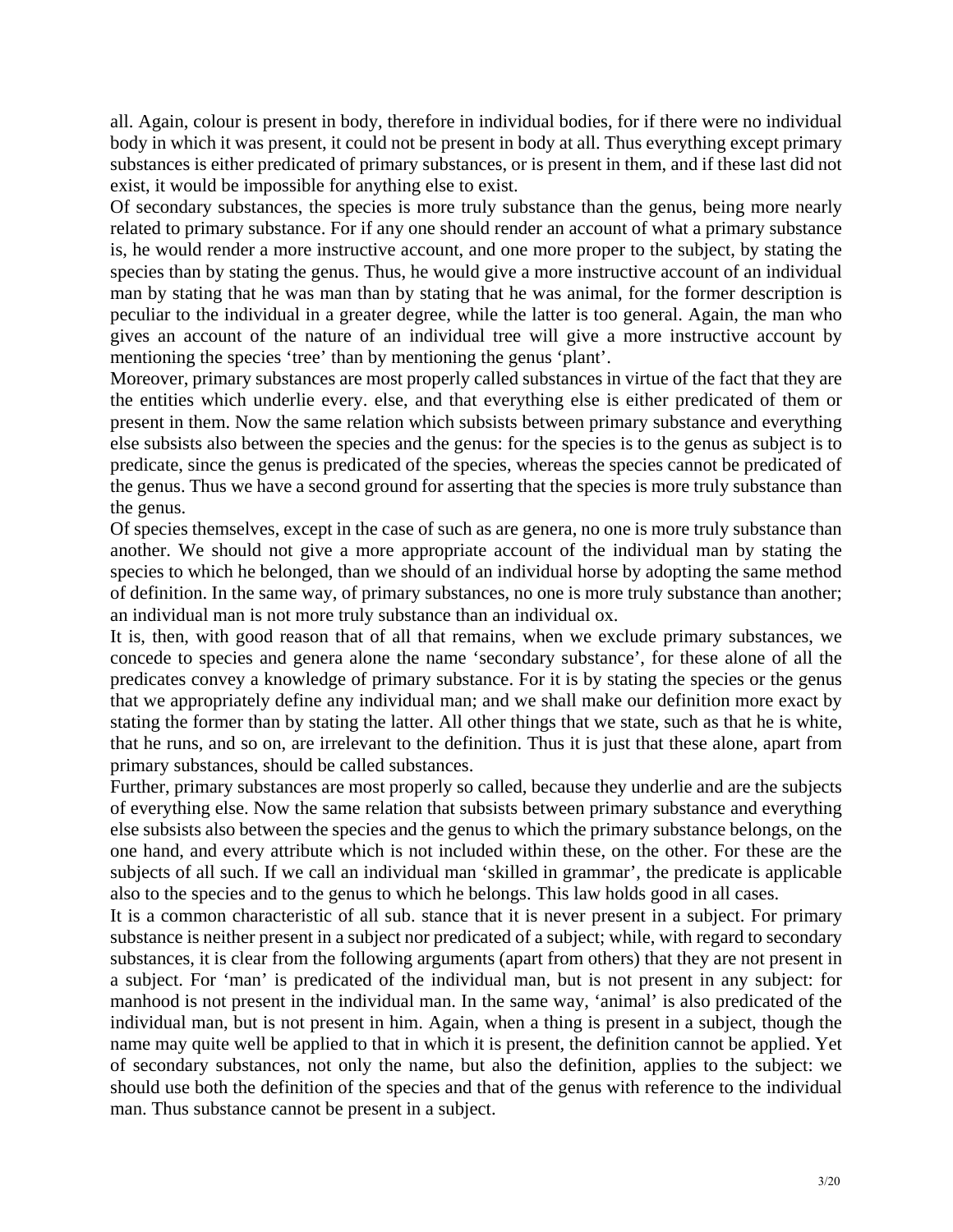Yet this is not peculiar to substance, for it is also the case that differentiae cannot be present in subjects. The characteristics 'terrestrial' and 'two-footed' are predicated of the species 'man', but not present in it. For they are not in man. Moreover, the definition of the differentia may be predicated of that of which the differentia itself is predicated. For instance, if the characteristic 'terrestrial' is predicated of the species 'man', the definition also of that characteristic may be used to form the predicate of the species 'man': for 'man' is terrestrial.

make us apprehensive lest we should have to admit that such parts are not substances: for in The fact that the parts of substances appear to be present in the whole, as in a subject, should not explaining the phrase 'being present in a subject', we stated' that we meant 'otherwise than as parts in a whole'.

predicate, they are predicated univocally. For all such propositions have for their subject either the It is the mark of substances and of differentiae that, in all propositions of which they form the individual or the species. It is true that, inasmuch as primary substance is not predicable of anything, it can never form the predicate of any proposition. But of secondary substances, the species is predicated of the individual, the genus both of the species and of the individual. Similarly the differentiae are predicated of the species and of the individuals. Moreover, the definition of the species and that of the genus are applicable to the primary substance, and that of the genus to the species. For all that is predicated of the predicate will be predicated also of the subject. Similarly, the definition of the differentiae will be applicable to the species and to the individuals. But it was stated above that the word 'univocal' was applied to those things which had both name and definition in common. It is, therefore, established that in every proposition, of which either substance or a differentia forms the predicate, these are predicated univocally.

indisputably true, for the thing is a unit. In the case of secondary substances, when we speak, for All substance appears to signify that which is individual. In the case of primary substance this is instance, of 'man' or 'animal', our form of speech gives the impression that we are here also indicating that which is individual, but the impression is not strictly true; for a secondary substance is not an individual, but a class with a certain qualification; for it is not one and single as a primary substance is; the words 'man', 'animal', are predicable of more than one subject.

quality and nothing further, but species and genus determine the quality with reference to a Yet species and genus do not merely indicate quality, like the term 'white'; 'white' indicates substance: they signify substance qualitatively differentiated. The determinate qualification covers a larger field in the case of the genus that in that of the species: he who uses the word 'animal' is herein using a word of wider extension than he who uses the word 'man'.

substance, such as the individual man or animal? It has none. Nor can the species or the genus have Another mark of substance is that it has no contrary. What could be the contrary of any primary a contrary. Yet this characteristic is not peculiar to substance, but is true of many other things, such as quantity. There is nothing that forms the contrary of 'two cubits long' or of 'three cubits long', or of 'ten', or of any such term. A man may contend that 'much' is the contrary of 'little', or 'great' of 'small', but of definite quantitative terms no contrary exists.

substance cannot be more or less truly substance than another, for it has already been stated' that Substance, again, does not appear to admit of variation of degree. I do not mean by this that one this is the case; but that no single substance admits of varying degrees within itself. For instance, one particular substance, 'man', cannot be more or less man either than himself at some other time or than some other man. One man cannot be more man than another, as that which is white may be more or less white than some other white object, or as that which is beautiful may be more or less beautiful than some other beautiful object. The same quality, moreover, is said to subsist in a thing in varying degrees at different times. A body, being white, is said to be whiter at one time than it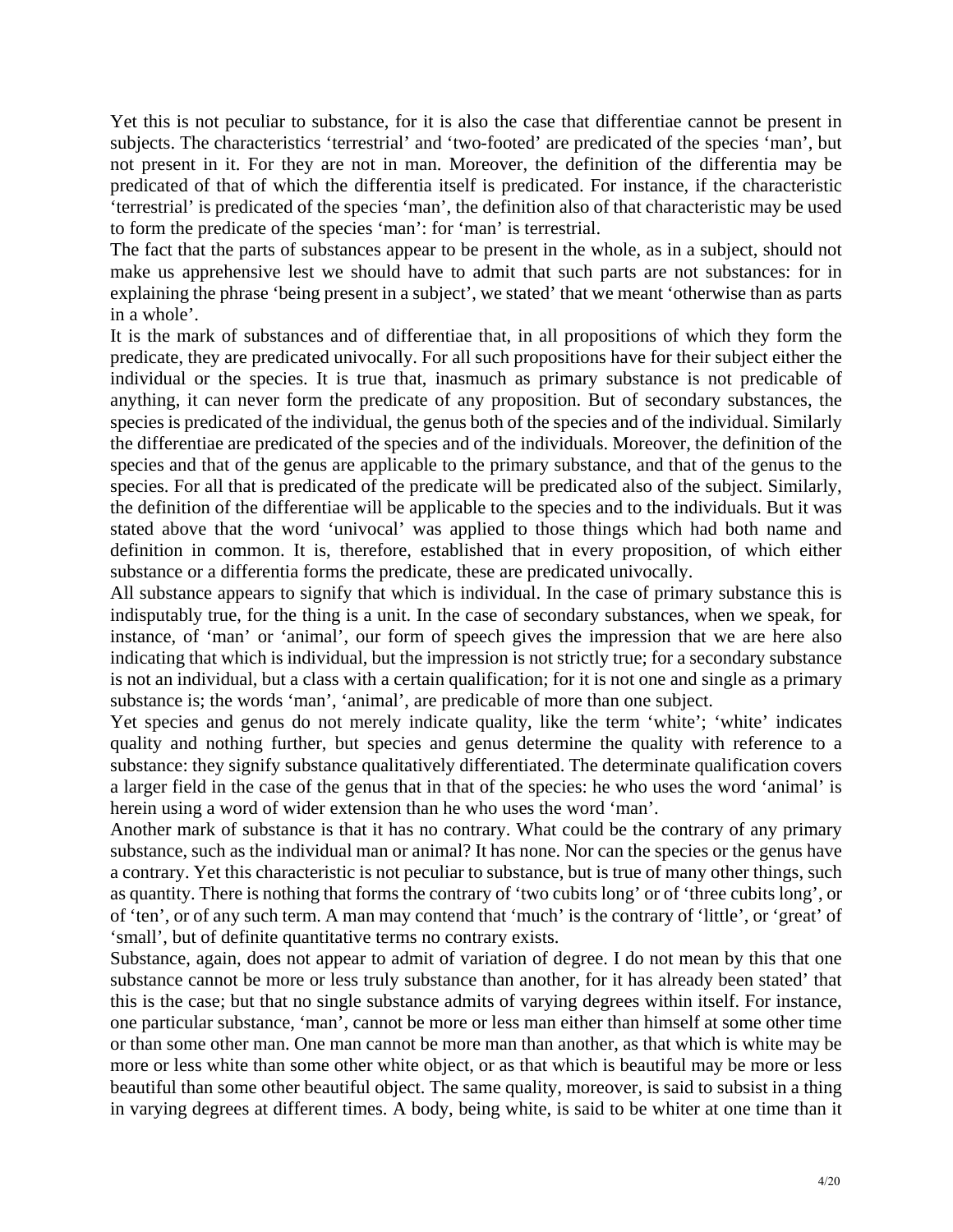was before, or, being warm, is said to be warmer or less warm than at some other time. But substance is not said to be more or less that which it is: a man is not more truly a man at one time than he was before, nor is anything, if it is substance, more or less what it is. Substance, then, does not admit of variation of degree.

The most distinctive mark of substance appears to be that, while remaining numerically one and the same, it is capable of admitting contrary qualities. From among things other than substance, we should find ourselves unable to bring forward any which possessed this mark. Thus, one and the same colour cannot be white and black. Nor can the same one action be good and bad: this law holds good with everything that is not substance. But one and the selfsame substance, while retaining its identity, is yet capable of admitting contrary qualities. The same individual person is at one time white, at another black, at one time warm, at another cold, at one time good, at another bad. This capacity is found nowhere else, though it might be maintained that a statement or opinion was an exception to the rule. The same statement, it is agreed, can be both true and false. For if the statement 'he is sitting' is true, yet, when the person in question has risen, the same statement will be false. The same applies to opinions. For if any one thinks truly that a person is sitting, yet, when that person has risen, this same opinion, if still held, will be false. Yet although this exception may be allowed, there is, nevertheless, a difference in the manner in which the thing takes place. It is by themselves changing that substances admit contrary qualities. It is thus that that which was hot becomes cold, for it has entered into a different state. Similarly that which was white becomes black, and that which was bad good, by a process of change; and in the same way in all other cases it is by changing that substances are capable of admitting contrary qualities. But statements and opinions themselves remain unaltered in all respects: it is by the alteration in the facts of the case that the contrary quality comes to be theirs. The statement 'he is sitting' remains unaltered, but it is at one time true, at another false, according to circumstances. What has been said of statements applies also to opinions. Thus, in respect of the manner in which the thing takes place, it is the peculiar mark of substance that it should be capable of admitting contrary qualities; for it is by itself changing that it does so.

admitting contrary qualities, his contention is unsound. For statements and opinions are said to If, then, a man should make this exception and contend that statements and opinions are capable of have this capacity, not because they themselves undergo modification, but because this modification occurs in the case of something else. The truth or falsity of a statement depends on facts, and not on any power on the part of the statement itself of admitting contrary qualities. In short, there is nothing which can alter the nature of statements and opinions. As, then, no change takes place in themselves, these cannot be said to be capable of admitting contrary qualities.

is said to be capable of admitting contrary qualities; for a substance admits within itself either But it is by reason of the modification which takes place within the substance itself that a substance disease or health, whiteness or blackness. It is in this sense that it is said to be capable of admitting contrary qualities.

same, it is capable of admitting contrary qualities, the modification taking place through a change To sum up, it is a distinctive mark of substance, that, while remaining numerically one and the in the substance itself.

Let these remarks suffice on the subject of substance.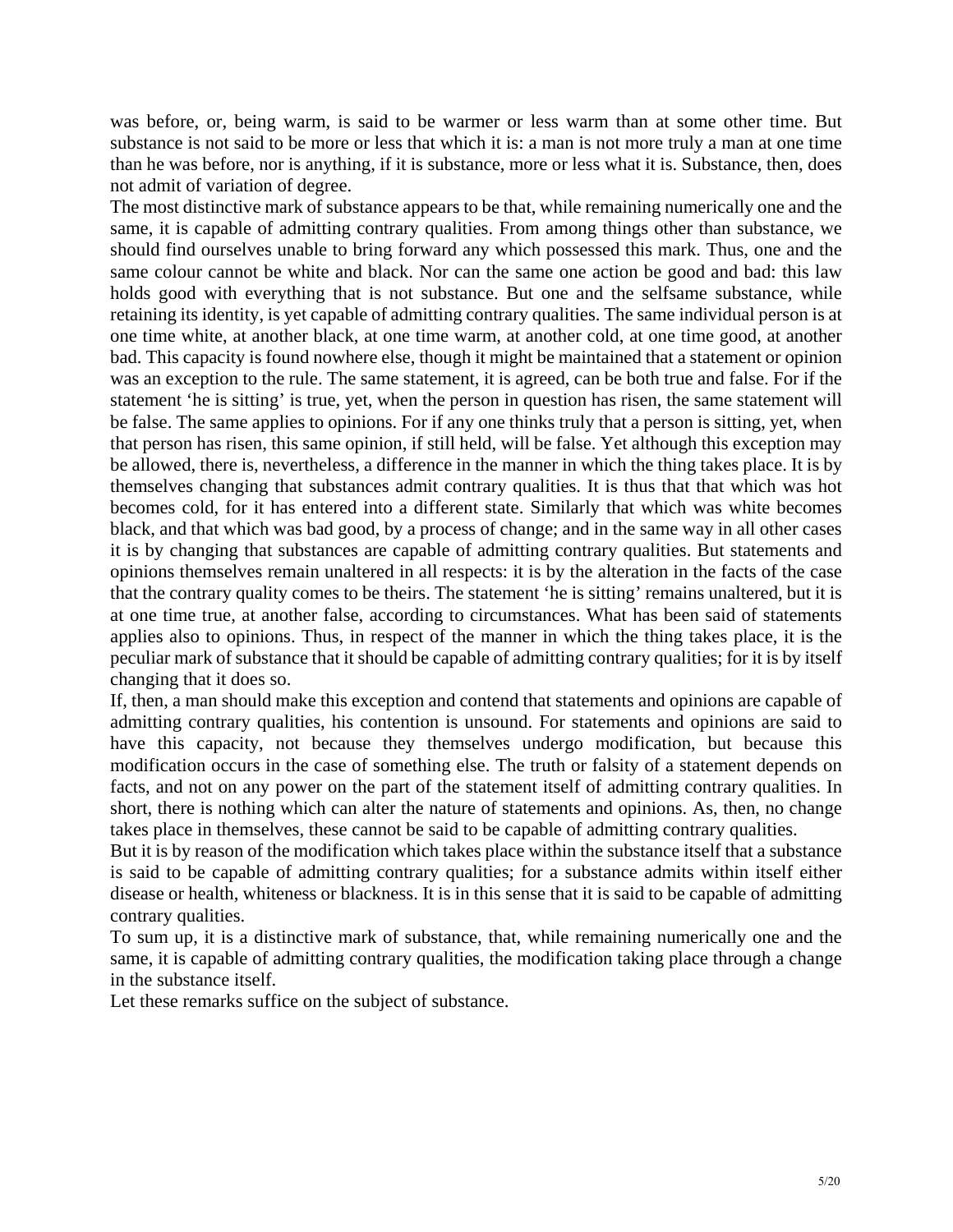Quantity is either discrete or continuous. Moreover, some quantities are such that each part of the whole has a relative position to the other parts: others have within them no such relation of part to part.

Instances of discrete quantities are number and speech; of continuous, lines, surfaces, solids, and, besides these, time and place.

In the case of the parts of a number, there is no common boundary at which they join. For example: two fives make ten, but the two fives have no common boundary, but are separate; the parts three and seven also do not join at any boundary. Nor, to generalize, would it ever be possible in the case of number that there should be a common boundary among the parts; they are always separate. Number, therefore, is a discrete quantity.

The same is true of speech. That speech is a quantity is evident: for it is measured in long and short syllables. I mean here that speech which is vocal. Moreover, it is a discrete quantity for its parts have no common boundary. There is no common boundary at which the syllables join, but each is separate and distinct from the rest.

A line, on the other hand, is a continuous quantity, for it is possible to find a common boundary at which its parts join. In the case of the line, this common boundary is the point; in the case of the plane, it is the line: for the parts of the plane have also a common boundary. Similarly you can find a common boundary in the case of the parts of a solid, namely either a line or a plane.

Space and time also belong to this class of quantities. Time, past, present, and future, forms a continuous whole. Space, likewise, is a continuous quantity; for the parts of a solid occupy a certain space, and these have a common boundary; it follows that the parts of space also, which are occupied by the parts of the solid, have the same common boundary as the parts of the solid. Thus, not only time, but space also, is a continuous quantity, for its parts have a common boundary.

Quantities consist either of parts which bear a relative position each to each, or of parts which do not. The parts of a line bear a relative position to each other, for each lies somewhere, and it would be possible to distinguish each, and to state the position of each on the plane and to explain to what sort of part among the rest each was contiguous. Similarly the parts of a plane have position, for it could similarly be stated what was the position of each and what sort of parts were contiguous. The same is true with regard to the solid and to space. But it would be impossible to show that the arts of a number had a relative position each to each, or a particular position, or to state what parts were contiguous. Nor could this be done in the case of time, for none of the parts of time has an abiding existence, and that which does not abide can hardly have position. It would be better to say that such parts had a relative order, in virtue of one being prior to another. Similarly with number: in counting, 'one' is prior to 'two', and 'two' to 'three', and thus the parts of number may be said to possess a relative order, though it would be impossible to discover any distinct position for each. This holds good also in the case of speech. None of its parts has an abiding existence: when once a syllable is pronounced, it is not possible to retain it, so that, naturally, as the parts do not abide, they cannot have position. Thus, some quantities consist of parts which have position, and some of those which have not.

Strictly speaking, only the things which I have mentioned belong to the category of quantity: everything else that is called quantitative is a quantity in a secondary sense. It is because we have in mind some one of these quantities, properly so called, that we apply quantitative terms to other things. We speak of what is white as large, because the surface over which the white extends is large; we speak of an action or a process as lengthy, because the time covered is long; these things cannot in their own right claim the quantitative epithet. For instance, should any one explain how long an action was, his statement would be made in terms of the time taken, to the effect that it

6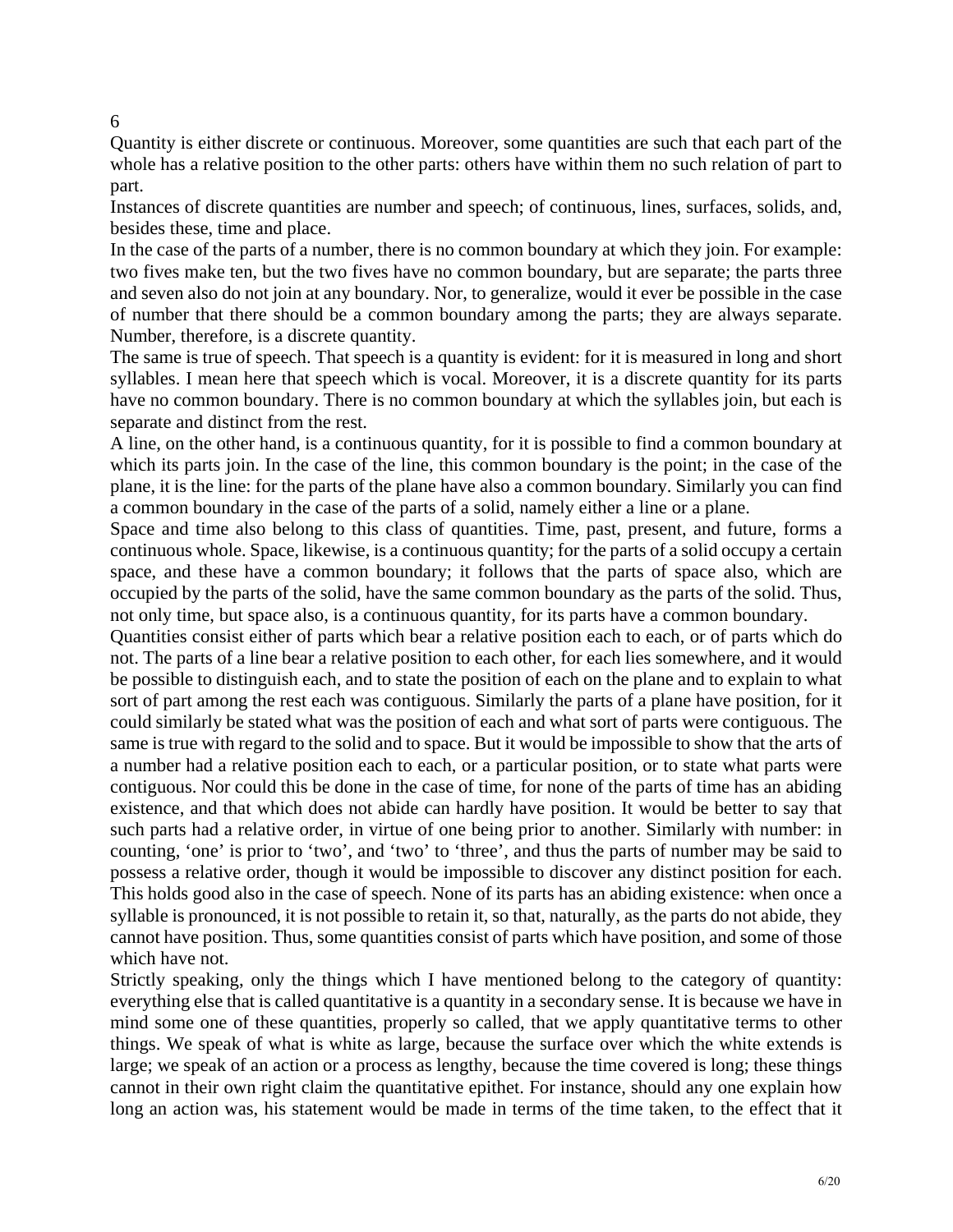lasted a year, or something of that sort. In the same way, he would explain the size of a white object in terms of surface, for he would state the area which it covered. Thus the things already mentioned, and these alone, are in their intrinsic nature quantities; nothing else can claim the name in its own right, but, if at all, only in a secondary sense.

Quantities have no contraries. In the case of definite quantities this is obvious; thus, there is nothing that is the contrary of 'two cubits long' or of 'three cubits long', or of a surface, or of any such quantities. A man might, indeed, argue that 'much' was the contrary of 'little', and 'great' of 'small'. But these are not quantitative, but relative; things are not great or small absolutely, they are so called rather as the result of an act of comparison. For instance, a mountain is called small, a grain large, in virtue of the fact that the latter is greater than others of its kind, the former less. Thus there is a reference here to an external standard, for if the terms 'great' and 'small' were used absolutely, a mountain would never be called small or a grain large. Again, we say that there are many people in a village, and few in Athens, although those in the city are many times as numerous as those in the village: or we say that a house has many in it, and a theatre few, though those in the theatre far outnumber those in the house. The terms 'two cubits long, "three cubits long,' and so on indicate quantity, the terms 'great' and 'small' indicate relation, for they have reference to an external standard. It is, therefore, plain that these are to be classed as relative.

Again, whether we define them as quantitative or not, they have no contraries: for how can there be a contrary of an attribute which is not to be apprehended in or by itself, but only by reference to something external? Again, if 'great' and 'small' are contraries, it will come about that the same subject can admit contrary qualities at one and the same time, and that things will themselves be contrary to themselves. For it happens at times that the same thing is both small and great. For the same thing may be small in comparison with one thing, and great in comparison with another, so that the same thing comes to be both small and great at one and the same time, and is of such a nature as to admit contrary qualities at one and the same moment. Yet it was agreed, when substance was being discussed, that nothing admits contrary qualities at one and the same moment. For though substance is capable of admitting contrary qualities, yet no one is at the same time both sick and healthy, nothing is at the same time both white and black. Nor is there anything which is qualified in contrary ways at one and the same time.

Moreover, if these were contraries, they would themselves be contrary to themselves. For if 'great' is the contrary of 'small', and the same thing is both great and small at the same time, then 'small' or 'great' is the contrary of itself. But this is impossible. The term 'great', therefore, is not the contrary of the term 'small', nor 'much' of 'little'. And even though a man should call these terms not relative but quantitative, they would not have contraries.

It is in the case of space that quantity most plausibly appears to admit of a contrary. For men define the term 'above' as the contrary of 'below', when it is the region at the centre they mean by 'below'; and this is so, because nothing is farther from the extremities of the universe than the region at the centre. Indeed, it seems that in defining contraries of every kind men have recourse to a spatial metaphor, for they say that those things are contraries which, within the same class, are separated by the greatest possible distance.

Quantity does not, it appears, admit of variation of degree. One thing cannot be two cubits long in a greater degree than another. Similarly with regard to number: what is 'three' is not more truly three than what is 'five' is five; nor is one set of three more truly three than another set. Again, one period of time is not said to be more truly time than another. Nor is there any other kind of quantity, of all that have been mentioned, with regard to which variation of degree can be predicated. The category of quantity, therefore, does not admit of variation of degree.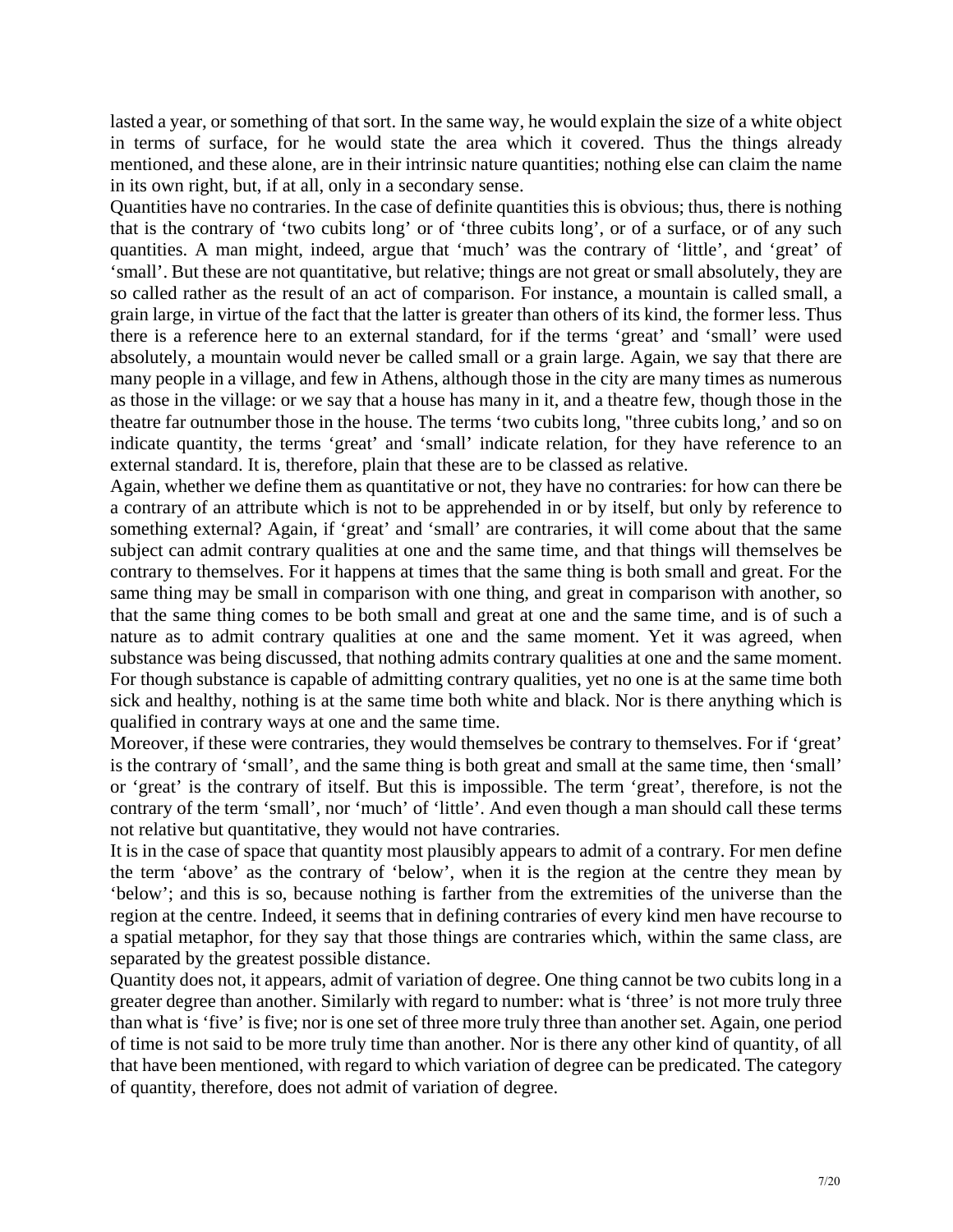The most distinctive mark of quantity is that equality and inequality are predicated of it. Each of the aforesaid quantities is said to be equal or unequal. For instance, one solid is said to be equal or unequal to another; number, too, and time can have these terms applied to them, indeed can all those kinds of quantity that have been mentioned.

That which is not a quantity can by no means, it would seem, be termed equal or unequal to anything else. One particular disposition or one particular quality, such as whiteness, is by no means compared with another in terms of equality and inequality but rather in terms of similarity. Thus it is the distinctive mark of quantity that it can be called equal and unequal.

7

Those things are called relative, which, being either said to be of something else or related to something else, are explained by reference to that other thing. For instance, the word 'superior' is explained by reference to something else, for it is superiority over something else that is meant. Similarly, the expression 'double' has this external reference, for it is the double of something else that is meant. So it is with everything else of this kind. There are, moreover, other relatives, e.g. habit, disposition, perception, knowledge, and attitude. The significance of all these is explained by a reference to something else and in no other way. Thus, a habit is a habit of something, knowledge is knowledge of something, attitude is the attitude of something. So it is with all other relatives that have been mentioned. Those terms, then, are called relative, the nature of which is explained by reference to something else, the preposition 'of' or some other preposition being used to indicate the relation. Thus, one mountain is called great in comparison with son with another; for the mountain claims this attribute by comparison with something. Again, that which is called similar must be similar to something else, and all other such attributes have this external reference. It is to be noted that lying and standing and sitting are particular attitudes, but attitude is itself a relative term. To lie, to stand, to be seated, are not themselves attitudes, but take their name from the aforesaid attitudes.

It is possible for relatives to have contraries. Thus virtue has a contrary, vice, these both being relatives; knowledge, too, has a contrary, ignorance. But this is not the mark of all relatives; 'double' and 'triple' have no contrary, nor indeed has any such term.

It also appears that relatives can admit of variation of degree. For 'like' and 'unlike', 'equal' and 'unequal', have the modifications 'more' and 'less' applied to them, and each of these is relative in character: for the terms 'like' and 'unequal' bear 'unequal' bear a reference to something external. Yet, again, it is not every relative term that admits of variation of degree. No term such as 'double' admits of this modification. All relatives have correlatives: by the term 'slave' we mean the slave of a master, by the term 'master', the master of a slave; by 'double', the double of its hall; by 'half', the half of its double; by 'greater', greater than that which is less; by 'less,' less than that which is greater.

So it is with every other relative term; but the case we use to express the correlation differs in some instances. Thus, by knowledge we mean knowledge the knowable; by the knowable, that which is to be apprehended by knowledge; by perception, perception of the perceptible; by the perceptible, that which is apprehended by perception.

Sometimes, however, reciprocity of correlation does not appear to exist. This comes about when a blunder is made, and that to which the relative is related is not accurately stated. If a man states that a wing is necessarily relative to a bird, the connexion between these two will not be reciprocal, for it will not be possible to say that a bird is a bird by reason of its wings. The reason is that the original statement was inaccurate, for the wing is not said to be relative to the bird qua bird, since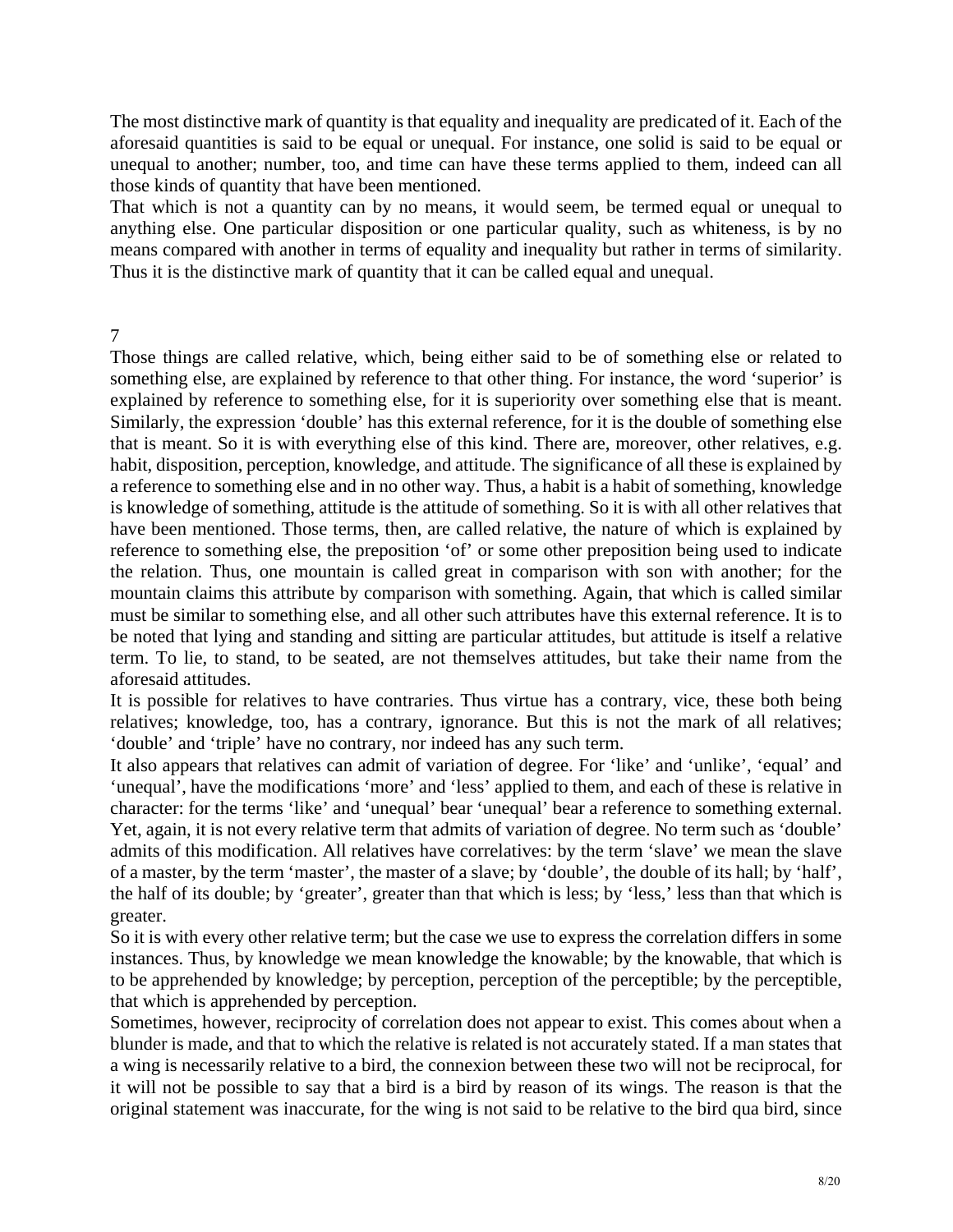many creatures besides birds have wings, but qua winged creature. If, then, the statement is made accurate, the connexion will be reciprocal, for we can speak of a wing, having reference necessarily to a winged creature, and of a winged creature as being such because of its wings.

Occasionally, perhaps, it is necessary to coin words, if no word exists by which a correlation can adequately be explained. If we define a rudder as necessarily having reference to a boat, our definition will not be appropriate, for the rudder does not have this reference to a boat qua boat, as there are boats which have no rudders. Thus we cannot use the terms reciprocally, for the word 'boat' cannot be said to find its explanation in the word 'rudder'. As there is no existing word, our definition would perhaps be more accurate if we coined some word like 'ruddered' as the correlative of 'rudder'. If we express ourselves thus accurately, at any rate the terms are reciprocally connected, for the 'ruddered' thing is 'ruddered' in virtue of its rudder. So it is in all other cases. A head will be more accurately defined as the correlative of that which is 'headed', than as that of an animal, for the animal does not have a head qua animal, since many animals have no head.

Thus we may perhaps most easily comprehend that to which a thing is related, when a name does not exist, if, from that which has a name, we derive a new name, and apply it to that with which the first is reciprocally connected, as in the aforesaid instances, when we derived the word 'winged' from 'wing' and from 'rudder'.

All relatives, then, if properly defined, have a correlative. I add this condition because, if that to which they are related is stated as haphazard and not accurately, the two are not found to be interdependent. Let me state what I mean more clearly. Even in the case of acknowledged correlatives, and where names exist for each, there will be no interdependence if one of the two is denoted, not by that name which expresses the correlative notion, but by one of irrelevant significance. The term 'slave,' if defined as related, not to a master, but to a man, or a biped, or anything of that sort, is not reciprocally connected with that in relation to which it is defined, for the statement is not exact. Further, if one thing is said to be correlative with another, and the terminology used is correct, then, though all irrelevant attributes should be removed, and only that one attribute left in virtue of which it was correctly stated to be correlative with that other, the stated correlation will still exist. If the correlative of 'the slave' is said to be 'the master', then, though all irrelevant attributes of the said 'master', such as 'biped', 'receptive of knowledge', 'human', should be removed, and the attribute 'master' alone left, the stated correlation existing between him and the slave will remain the same, for it is of a master that a slave is said to be the slave. On the other hand, if, of two correlatives, one is not correctly termed, then, when all other attributes are removed and that alone is left in virtue of which it was stated to be correlative, the stated correlation will be found to have disappeared.

For suppose the correlative of 'the slave' should be said to be 'the man', or the correlative of 'the wing"the bird'; if the attribute 'master' be withdrawn from' the man', the correlation between 'the man' and 'the slave' will cease to exist, for if the man is not a master, the slave is not a slave. Similarly, if the attribute 'winged' be withdrawn from 'the bird', 'the wing' will no longer be relative; for if the so-called correlative is not winged, it follows that 'the wing' has no correlative. Thus it is essential that the correlated terms should be exactly designated; if there is a name existing, the statement will be easy; if not, it is doubtless our duty to construct names. When the terminology is thus correct, it is evident that all correlatives are interdependent.

Correlatives are thought to come into existence simultaneously. This is for the most part true, as in the case of the double and the half. The existence of the half necessitates the existence of that of which it is a half. Similarly the existence of a master necessitates the existence of a slave, and that of a slave implies that of a master; these are merely instances of a general rule. Moreover, they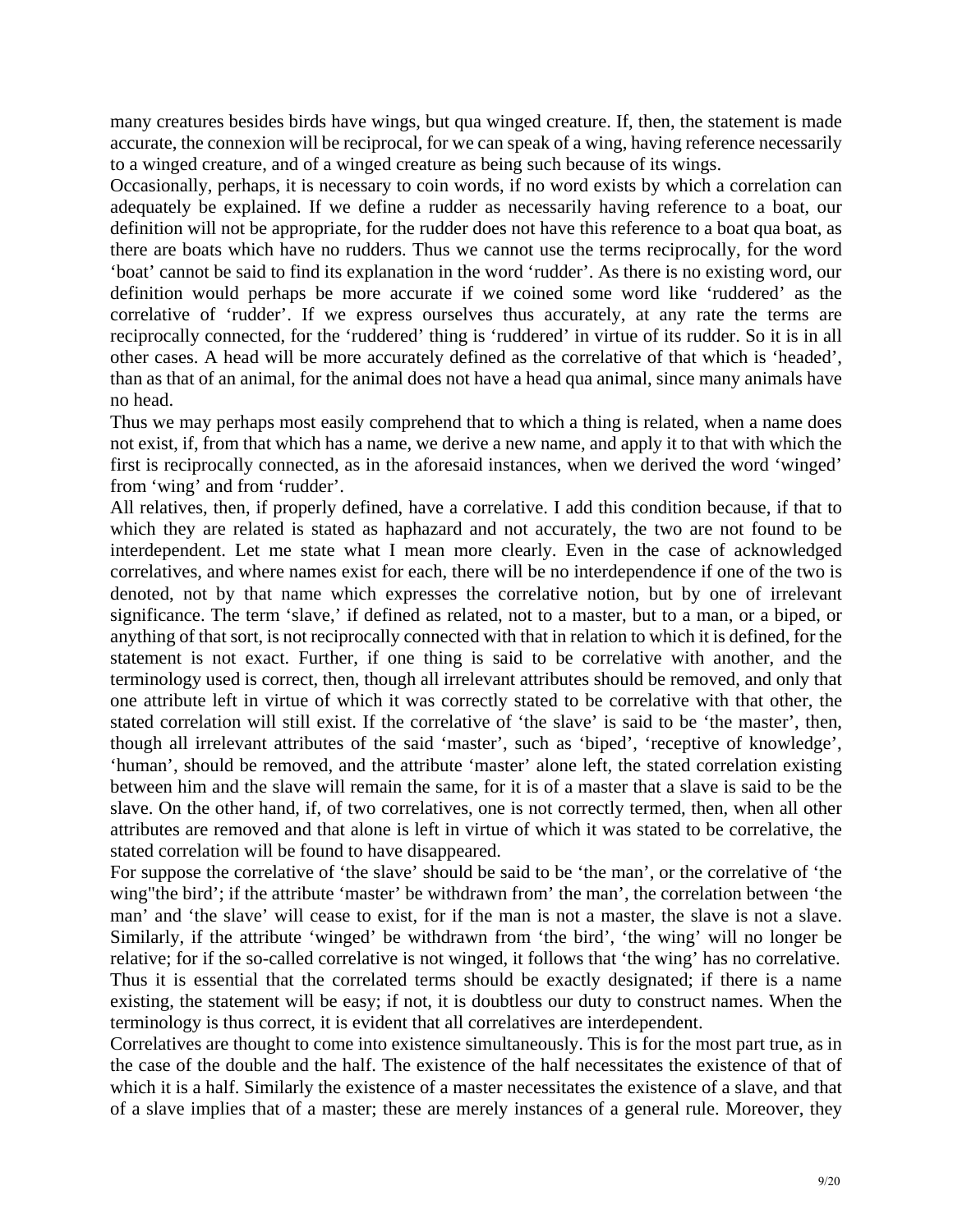cancel one another; for if there is no double it follows that there is no half, and vice versa; this rule also applies to all such correlatives. Yet it does not appear to be true in all cases that correlatives come into existence simultaneously. The object of knowledge would appear to exist before knowledge itself, for it is usually the case that we acquire knowledge of objects already existing; it would be difficult, if not impossible, to find a branch of knowledge the beginning of the existence of which was contemporaneous with that of its object.

Again, while the object of knowledge, if it ceases to exist, cancels at the same time the knowledge which was its correlative, the converse of this is not true. It is true that if the object of knowledge does not exist there can be no knowledge: for there will no longer be anything to know. Yet it is equally true that, if knowledge of a certain object does not exist, the object may nevertheless quite well exist. Thus, in the case of the squaring of the circle, if indeed that process is an object of knowledge, though it itself exists as an object of knowledge, yet the knowledge of it has not yet come into existence. Again, if all animals ceased to exist, there would be no knowledge, but there might yet be many objects of knowledge.

This is likewise the case with regard to perception: for the object of perception is, it appears, prior to the act of perception. If the perceptible is annihilated, perception also will cease to exist; but the annihilation of perception does not cancel the existence of the perceptible. For perception implies a body perceived and a body in which perception takes place. Now if that which is perceptible is annihilated, it follows that the body is annihilated, for the body is a perceptible thing; and if the body does not exist, it follows that perception also ceases to exist. Thus the annihilation of the perceptible involves that of perception.

But the annihilation of perception does not involve that of the perceptible. For if the animal is annihilated, it follows that perception also is annihilated, but perceptibles such as body, heat, sweetness, bitterness, and so on, will remain.

Again, perception is generated at the same time as the perceiving subject, for it comes into existence at the same time as the animal. But the perceptible surely exists before perception; for fire and water and such elements, out of which the animal is itself composed, exist before the animal is an animal at all, and before perception. Thus it would seem that the perceptible exists before perception.

It may be questioned whether it is true that no substance is relative, as seems to be the case, or whether exception is to be made in the case of certain secondary substances. With regard to primary substances, it is quite true that there is no such possibility, for neither wholes nor parts of primary substances are relative. The individual man or ox is not defined with reference to something external. Similarly with the parts: a particular hand or head is not defined as a particular hand or head of a particular person, but as the hand or head of a particular person. It is true also, for the most part at least, in the case of secondary substances; the species 'man' and the species 'ox' are not defined with reference to anything outside themselves. Wood, again, is only relative in so far as it is some one's property, not in so far as it is wood. It is plain, then, that in the cases mentioned substance is not relative. But with regard to some secondary substances there is a difference of opinion; thus, such terms as 'head' and 'hand' are defined with reference to that of which the things indicated are a part, and so it comes about that these appear to have a relative character. Indeed, if our definition of that which is relative was complete, it is very difficult, if not impossible, to prove that no substance is relative. If, however, our definition was not complete, if those things only are properly called relative in the case of which relation to an external object is a necessary condition of existence, perhaps some explanation of the dilemma may be found.

reference to something else does not make it essentially relative. The former definition does indeed apply to all relatives, but the fact that a thing is explained with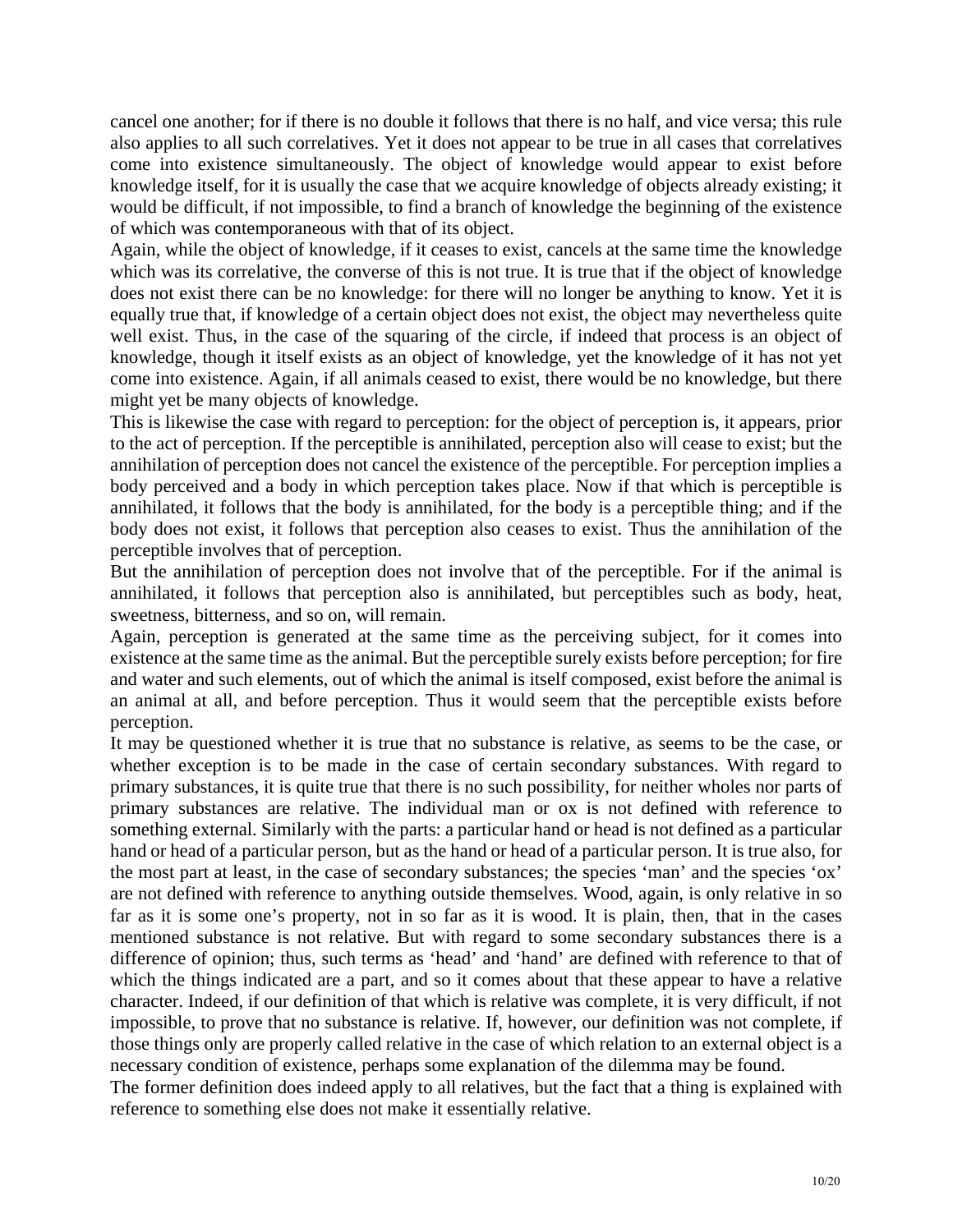From this it is plain that, if a man definitely apprehends a relative thing, he will also definitely apprehend that to which it is relative. Indeed this is self-evident: for if a man knows that some particular thing is relative, assuming that we call that a relative in the case of which relation to something is a necessary condition of existence, he knows that also to which it is related. For if he does not know at all that to which it is related, he will not know whether or not it is relative. This is clear, moreover, in particular instances. If a man knows definitely that such and such a thing is 'double', he will also forthwith know definitely that of which it is the double. For if there is nothing definite of which he knows it to be the double, he does not know at all that it is double. Again, if he knows that a thing is more beautiful, it follows necessarily that he will forthwith definitely know that also than which it is more beautiful. He will not merely know indefinitely that it is more beautiful than something which is less beautiful, for this would be supposition, not knowledge. For if he does not know definitely that than which it is more beautiful, he can no longer claim to know definitely that it is more beautiful than something else which is less beautiful: for it might be that nothing was less beautiful. It is, therefore, evident that if a man apprehends some relative thing definitely, he necessarily knows that also definitely to which it is related.

related. It is not possible to know forthwith whose head or hand is meant. Thus these are not Now the head, the hand, and such things are substances, and it is possible to know their essential character definitely, but it does not necessarily follow that we should know that to which they are relatives, and, this being the case, it would be true to say that no substance is relative in character. It is perhaps a difficult matter, in such cases, to make a positive statement without more exhaustive examination, but to have raised questions with regard to details is not without advantage.

8

By 'quality' I mean that in virtue of which people are said to be such and such.

Quality is a term that is used in many senses. One sort of quality let us call 'habit' or 'disposition'. Habit differs from disposition in being more lasting and more firmly established. The various kinds of knowledge and of virtue are habits, for knowledge, even when acquired only in a moderate degree, is, it is agreed, abiding in its character and difficult to displace, unless some great mental upheaval takes place, through disease or any such cause. The virtues, also, such as justice, self-restraint, and so on, are not easily dislodged or dismissed, so as to give place to vice.

By a disposition, on the other hand, we mean a condition that is easily changed and quickly gives place to its opposite. Thus, heat, cold, disease, health, and so on are dispositions. For a man is disposed in one way or another with reference to these, but quickly changes, becoming cold instead of warm, ill instead of well. So it is with all other dispositions also, unless through lapse of time a disposition has itself become inveterate and almost impossible to dislodge: in which case we should perhaps go so far as to call it a habit.

better or worse, towards knowledge. Thus habit differs from disposition in this, that while the latter It is evident that men incline to call those conditions habits which are of a more or less permanent type and difficult to displace; for those who are not retentive of knowledge, but volatile, are not said to have such and such a 'habit' as regards knowledge, yet they are disposed, we may say, either in ephemeral, the former is permanent and difficult to alter.

Habits are at the same time dispositions, but dispositions are not necessarily habits. For those who have some specific habit may be said also, in virtue of that habit, to be thus or thus disposed; but those who are disposed in some specific way have not in all cases the corresponding habit.

Another sort of quality is that in virtue of which, for example, we call men good boxers or runners, or healthy or sickly: in fact it includes all those terms which refer to inborn capacity or incapacity.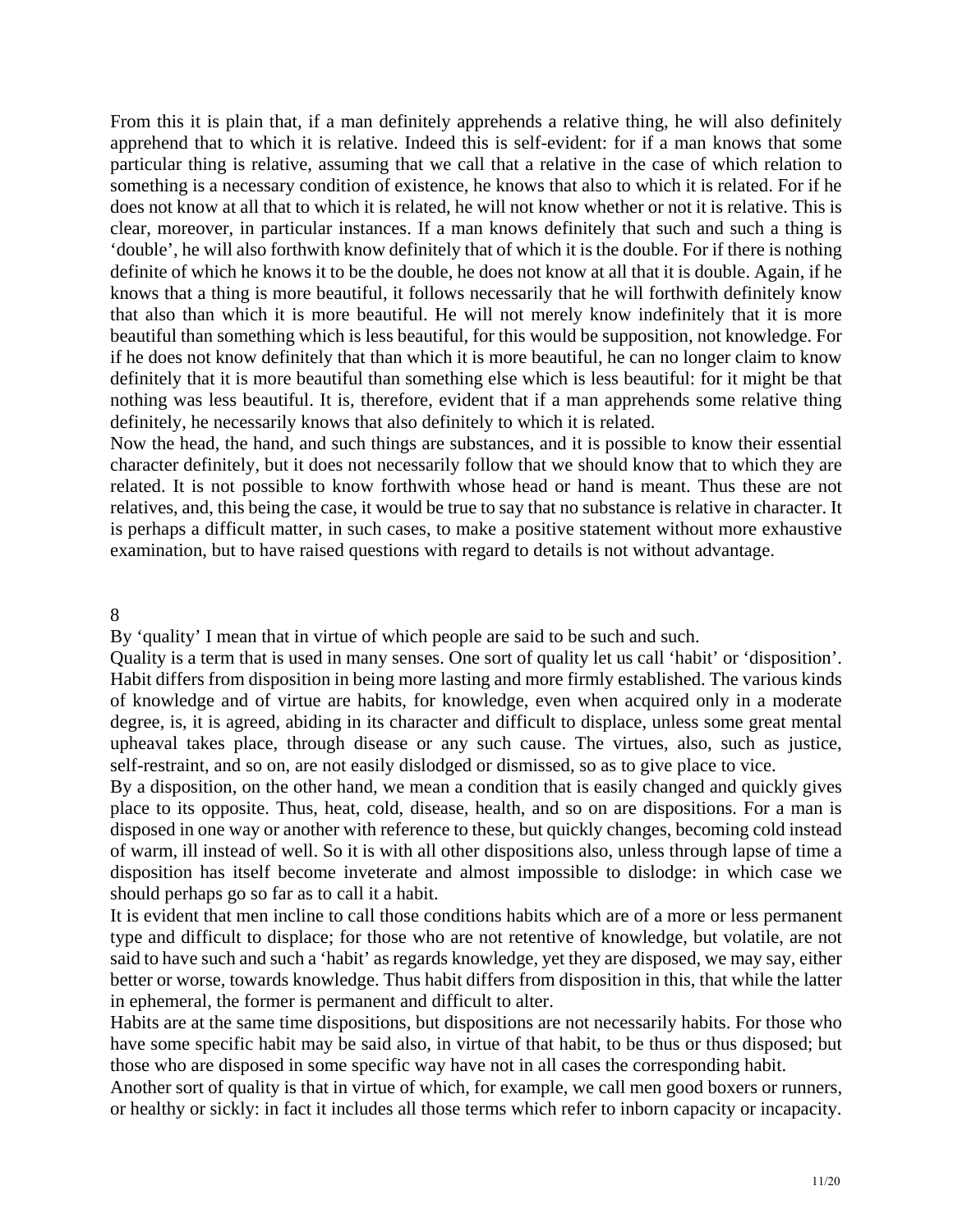Such things are not predicated of a person in virtue of his disposition, but in virtue of his inborn capacity or incapacity to do something with ease or to avoid defeat of any kind. Persons are called good boxers or good runners, not in virtue of such and such a disposition, but in virtue of an inborn capacity to accomplish something with ease. Men are called healthy in virtue of the inborn capacity of easy resistance to those unhealthy influences that may ordinarily arise; unhealthy, in virtue of the lack of this capacity. Similarly with regard to softness and hardness. Hardness is predicated of a thing because it has that capacity of resistance which enables it to withstand disintegration; softness, again, is predicated of a thing by reason of the lack of that capacity.

whiteness; and so in all other cases. A third class within this category is that of affective qualities and affections. Sweetness, bitterness, sourness, are examples of this sort of quality, together with all that is akin to these; heat, moreover, and cold, whiteness, and blackness are affective qualities. It is evident that these are qualities, for those things that possess them are themselves said to be such and such by reason of their presence. Honey is called sweet because it contains sweetness; the body is called white because it contains

affecting the sense of taste; heat, that of touch; and so it is with the rest of these qualities. The term 'affective quality' is not used as indicating that those things which admit these qualities are affected in any way. Honey is not called sweet because it is affected in a specific way, nor is this what is meant in any other instance. Similarly heat and cold are called affective qualities, not because those things which admit them are affected. What is meant is that these said qualities are capable of producing an 'affection' in the way of perception. For sweetness has the power of

inference that he has the corresponding complexion of skin. For the same disposition of bodily Whiteness and blackness, however, and the other colours, are not said to be affective qualities in this sense, but – because they themselves are the results of an affection. It is plain that many changes of colour take place because of affections. When a man is ashamed, he blushes; when he is afraid, he becomes pale, and so on. So true is this, that when a man is by nature liable to such affections, arising from some concomitance of elements in his constitution, it is a probable elements, which in the former instance was momentarily present in the case of an access of shame, might be a result of a man's natural temperament, so as to produce the corresponding colouring also as a natural characteristic. All conditions, therefore, of this kind, if caused by certain permanent and lasting affections, are called affective qualities. For pallor and duskiness of complexion are called qualities, inasmuch as we are said to be such and such in virtue of them, not only if they originate in natural constitution, but also if they come about through long disease or sunburn, and are difficult to remove, or indeed remain throughout life. For in the same way we are said to be such and such because of these.

Those conditions, however, which arise from causes which may easily be rendered ineffective or speedily removed, are called, not qualities, but affections: for we are not said to be such virtue of them. The man who blushes through shame is not said to be a constitutional blusher, nor is the man who becomes pale through fear said to be constitutionally pale. He is said rather to have been affected.

Thus such conditions are called affections, not qualities.

concomitance of certain other elements, and are difficult to remove, or altogether permanent, are called qualities, for in virtue of them men are said to be such and such. In like manner there are affective qualities and affections of the soul. That temper with which a man is born and which has its origin in certain deep-seated affections is called a quality. I mean such conditions as insanity, irascibility, and so on: for people are said to be mad or irascible in virtue of these. Similarly those abnormal psychic states which are not inborn, but arise from the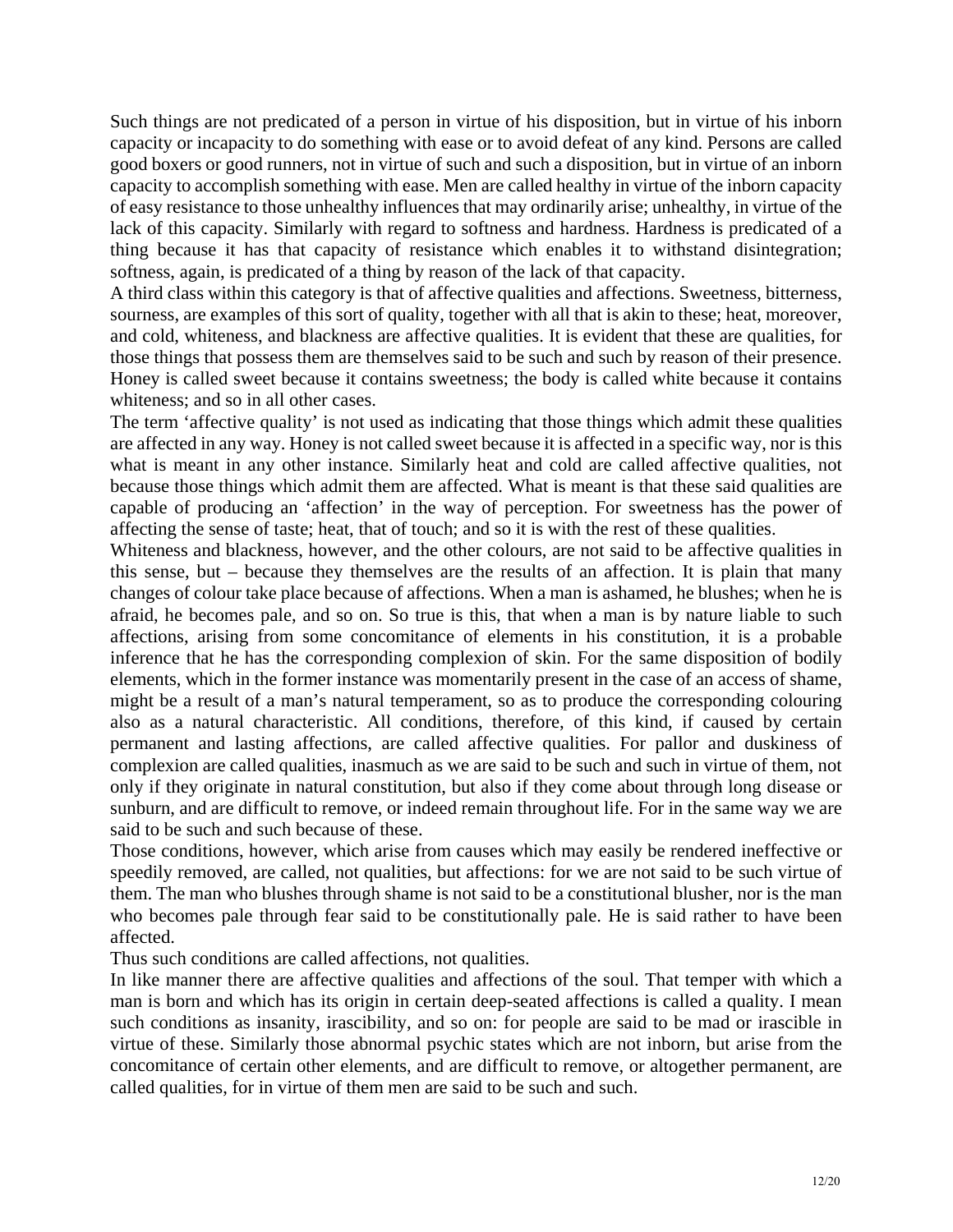Those, however, which arise from causes easily rendered ineffective are called affections, not qualities. Suppose that a man is irritable when vexed: he is not even spoken of as a bad-tempered man, when in such circumstances he loses his temper somewhat, but rather is said to be affected. Such conditions are therefore termed, not qualities, but affections.

The fourth sort of quality is figure and the shape that belongs to a thing; and besides this, straightness and curvedness and any other qualities of this type; each of these defines a thing as being such and such. Because it is triangular or quadrangular a thing is said to have a specific character, or again because it is straight or curved; in fact a thing's shape in every case gives rise to a qualification of it.

Rarity and density, roughness and smoothness, seem to be terms indicating quality: yet these, it evenly; rough, because some parts project beyond others. would appear, really belong to a class different from that of quality. For it is rather a certain relative position of the parts composing the thing thus qualified which, it appears, is indicated by each of these terms. A thing is dense, owing to the fact that its parts are closely combined with one another; rare, because there are interstices between the parts; smooth, because its parts lie, so to speak,

There may be other sorts of quality, but those that are most properly so called have, we may safely say, been enumerated.

terms 'whiteness', 'grammar', 'justice', give us the adjectives 'white', 'grammatical', 'just', and so These, then, are qualities, and the things that take their name from them as derivatives, or are in some other way dependent on them, are said to be qualified in some specific way. In most, indeed in almost all cases, the name of that which is qualified is derived from that of the quality. Thus the on.

There are some cases, however, in which, as the quality under consideration has no name, it is wrestlers. Such a science is classed as a disposition; it has a name, and is called 'boxing' or impossible that those possessed of it should have a name that is derivative. For instance, the name given to the runner or boxer, who is so called in virtue of an inborn capacity, is not derived from that of any quality; for lob those capacities have no name assigned to them. In this, the inborn capacity is distinct from the science, with reference to which men are called, e.g. boxers or 'wrestling' as the case may be, and the name given to those disposed in this way is derived from that of the science. Sometimes, even though a name exists for the quality, that which takes its character from the quality has a name that is not a derivative. For instance, the upright man takes his character from the possession of the quality of integrity, but the name given him is not derived from the word 'integrity'. Yet this does not occur often.

We may therefore state that those things are said to be possessed of some specific quality which have a name derived from that of the aforesaid quality, or which are in some other way dependent on it.

qualities, may be contrary the one to the other; for that which is unjust is contrary to that which is One quality may be the contrary of another; thus justice is the contrary of injustice, whiteness of blackness, and so on. The things, also, which are said to be such and such in virtue of these just, that which is white to that which is black. This, however, is not always the case. Red, yellow, and such colours, though qualities, have no contraries.

If one of two contraries is a quality, the other will also be a quality. This will be evident from particular instances, if we apply the names used to denote the other categories; for instance, granted that justice is the contrary of injustice and justice is a quality, injustice will also be a quality: neither quantity, nor relation, nor place, nor indeed any other category but that of quality, will be applicable properly to injustice. So it is with all other contraries falling under the category of quality.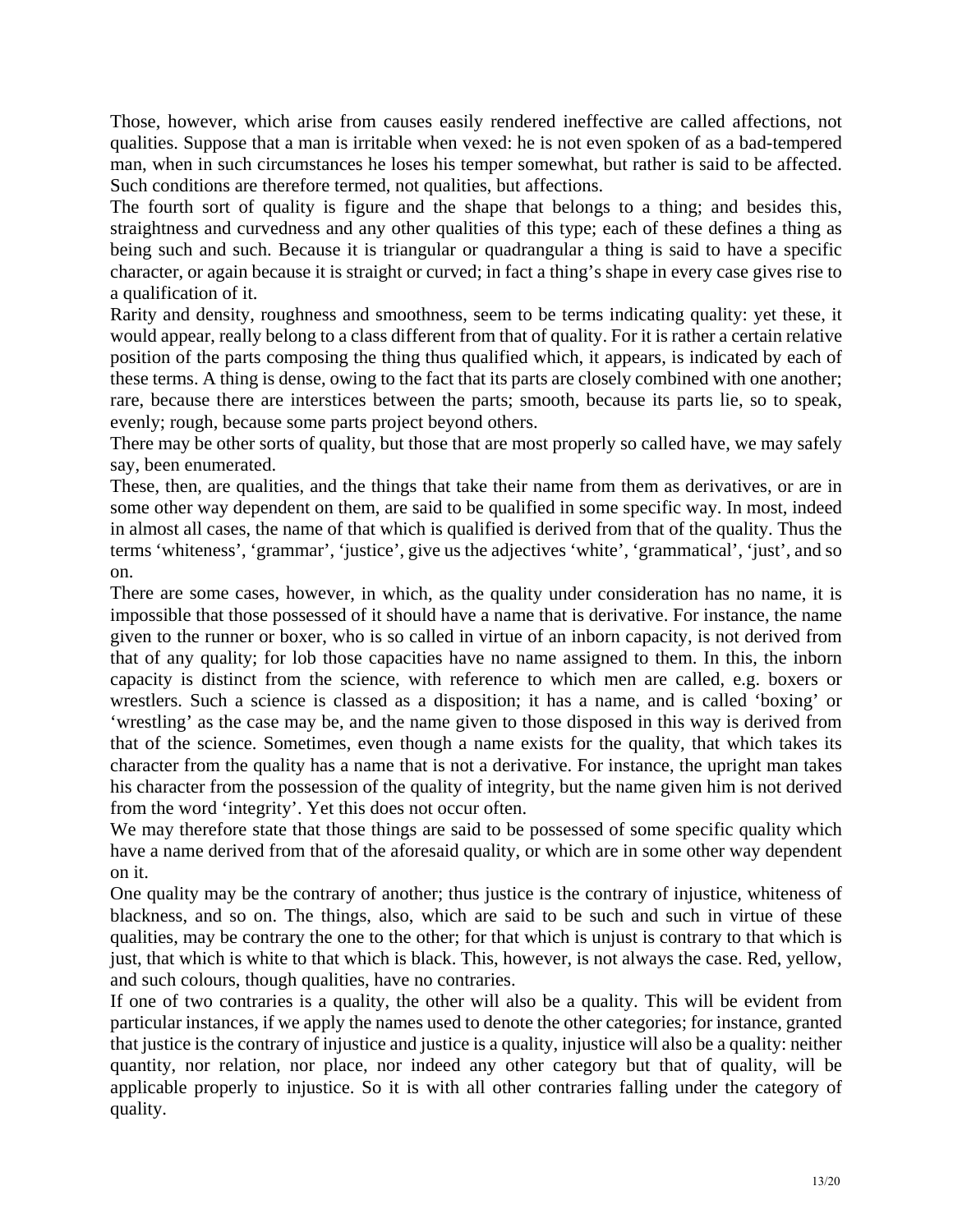Qualities admit of variation of degree. Whiteness is predicated of one thing in a greater or less degree than of another. This is also the case with reference to justice. Moreover, one and the same thing may exhibit a quality in a greater degree than it did before: if a thing is white, it may become whiter.

Though this is generally the case, there are exceptions. For if we should say that justice admitted of variation of degree, difficulties might ensue, and this is true with regard to all those qualities which grammatical learning and all those qualities which are classed as dispositions. However that may are dispositions. There are some, indeed, who dispute the possibility of variation here. They maintain that justice and health cannot very well admit of variation of degree themselves, but that people vary in the degree in which they possess these qualities, and that this is the case with be, it is an incontrovertible fact that the things which in virtue of these qualities are said to be what they are vary in the degree in which they possess them; for one man is said to be better versed in grammar, or more healthy or just, than another, and so on.

circle appropriate. In short, if the definition of the term proposed is not applicable to both objects, The qualities expressed by the terms 'triangular' and 'quadrangular' do not appear to admit of variation of degree, nor indeed do any that have to do with figure. For those things to which the definition of the triangle or circle is applicable are all equally triangular or circular. Those, on the other hand, to which the same definition is not applicable, cannot be said to differ from one another in degree; the square is no more a circle than the rectangle, for to neither is the definition of the they cannot be compared. Thus it is not all qualities which admit of variation of degree.

Whereas none of the characteristics I have mentioned are peculiar to quality, the fact that likeness and unlikeness can be predicated with reference to quality only, gives to that category its distinctive feature. One thing is like another only with reference to that in virtue of which it is such and such; thus this forms the peculiar mark of quality.

to anything external, nor is the knowledge of music, but these, if relative at all, are relative only in We must not be disturbed because it may be argued that, though proposing to discuss the category of quality, we have included in it many relative terms. We did say that habits and dispositions were relative. In practically all such cases the genus is relative, the individual not. Thus knowledge, as a genus, is explained by reference to something else, for we mean a knowledge of something. But particular branches of knowledge are not thus explained. The knowledge of grammar is not relative virtue of their genera; thus grammar is said be the knowledge of something, not the grammar of something; similarly music is the knowledge of something, not the music of something.

Thus individual branches of knowledge are not relative. And it is because we possess these individual branches of knowledge that we are said to be such and such. It is these that we actually possess: we are called experts because we possess knowledge in some particular branch. Those particular branches, therefore, of knowledge, in virtue of which we are sometimes said to be such and such, are themselves qualities, and are not relative. Further, if anything should happen to fall within both the category of quality and that of relation, there would be nothing extraordinary in classing it under both these heads.

9

degree; also to be heated in a greater or less degree. Thus action and affection also admit of variation of degree. So much, then, is stated with regard to these categories. Action and affection both admit of contraries and also of variation of degree. Heating is the contrary of cooling, being heated of being cooled, being glad of being vexed. Thus they admit of contraries. They also admit of variation of degree: for it is possible to heat in a greater or less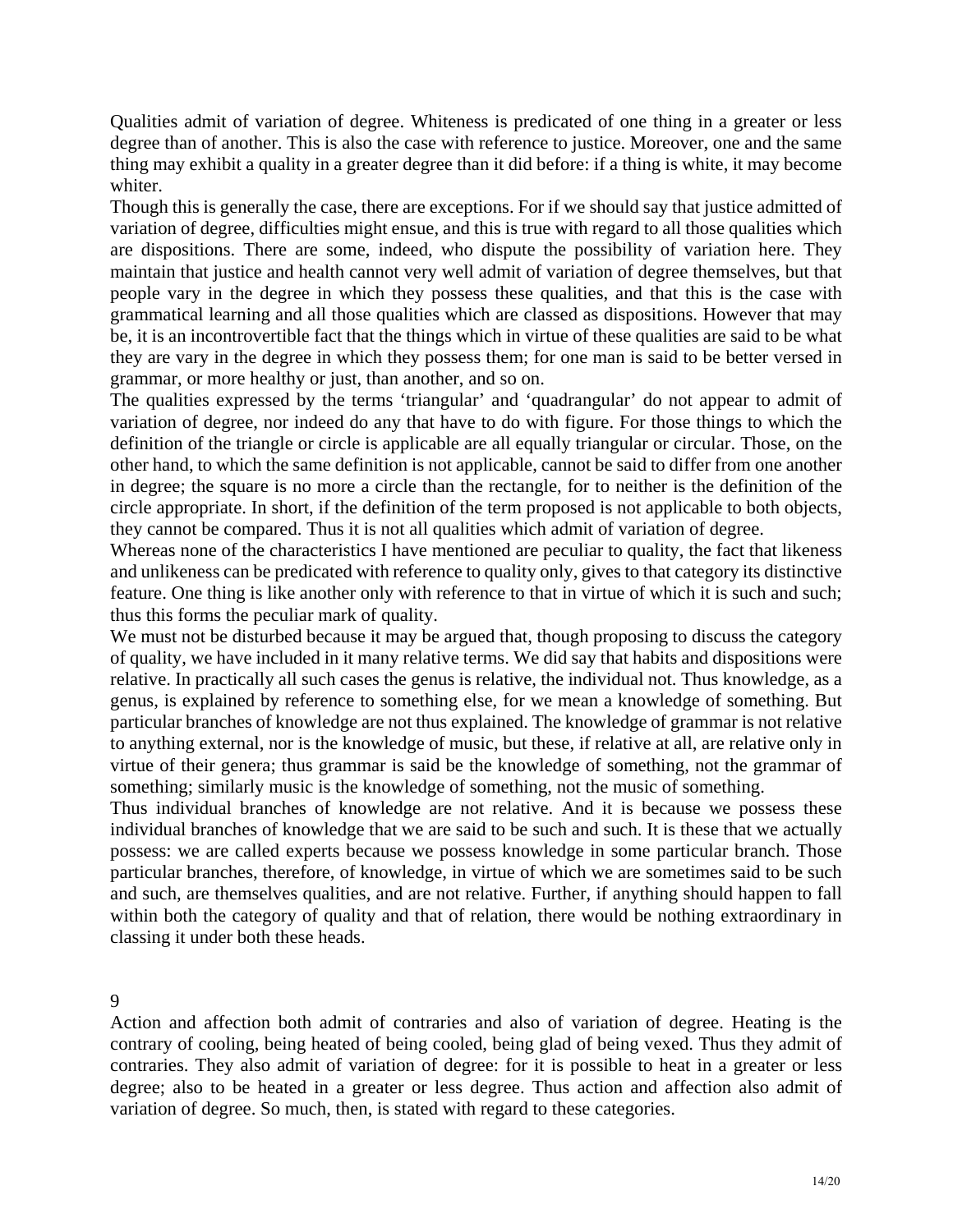We spoke, moreover, of the category of position when we were dealing with that of relation, and stated that such terms derived their names from those of the corresponding attitudes.

As for the rest, time, place, state, since they are easily intelligible, I say no more about them than was said at the beginning, that in the category of state are included such states as 'shod', 'armed', in that of place 'in the Lyceum' and so on, as was explained before.

### 10

The proposed categories have, then, been adequately dealt with.

We must next explain the various senses in which the term 'opposite' is used. Things are said to be opposed in four senses: (i) as correlatives to one another, (ii) as contraries to one another, (iii) as privatives to positives, (iv) as affirmatives to negatives.

Let me sketch my meaning in outline. An instance of the use of the word 'opposite' with reference to correlatives is afforded by the expressions 'double' and 'half'; with reference to contraries by 'bad' and 'good'. Opposites in the sense of 'privatives' and 'positives' are' blindness' and 'sight'; in the sense of affirmatives and negatives, the propositions 'he sits', 'he does not sit'.

Thus, double is a relative term, for that which is double is explained as the double of something. (i) Pairs of opposites which fall under the category of relation are explained by a reference of the one to the other, the reference being indicated by the preposition 'of' or by some other preposition. Knowledge, again, is the opposite of the thing known, in the same sense; and the thing known also is explained by its relation to its opposite, knowledge. For the thing known is explained as that which is known by something, that is, by knowledge. Such things, then, as are opposite the one to the other in the sense of being correlatives are explained by a reference of the one to the other.

(ii) Pairs of opposites which are contraries are not in any way interdependent, but are contrary the animal. Odd and even, again, are predicated of number, and it is necessary that the one or the other one to the other. The good is not spoken of as the good of the had, but as the contrary of the bad, nor is white spoken of as the white of the black, but as the contrary of the black. These two types of opposition are therefore distinct. Those contraries which are such that the subjects in which they are naturally present, or of which they are predicated, must necessarily contain either the one or the other of them, have no intermediate, but those in the case of which no such necessity obtains, always have an intermediate. Thus disease and health are naturally present in the body of an animal, and it is necessary that either the one or the other should be present in the body of an should be present in numbers. Now there is no intermediate between the terms of either of these two pairs. On the other hand, in those contraries with regard to which no such necessity obtains, we find an intermediate. Blackness and whiteness are naturally present in the body, but it is not necessary that either the one or the other should be present in the body, inasmuch as it is not true to say that everybody must be white or black. Badness and goodness, again, are predicated of man, and of many other things, but it is not necessary that either the one quality or the other should be present in that of which they are predicated: it is not true to say that everything that may be good or bad must be either good or bad. These pairs of contraries have intermediates: the intermediates between white and black are grey, sallow, and all the other colours that come between; the intermediate between good and bad is that which is neither the one nor the other.

Some intermediate qualities have names, such as grey and sallow and all the other colours that come between white and black; in other cases, however, it is not easy to name the intermediate, but we must define it as that which is not either extreme, as in the case of that which is neither good nor bad, neither just nor unjust.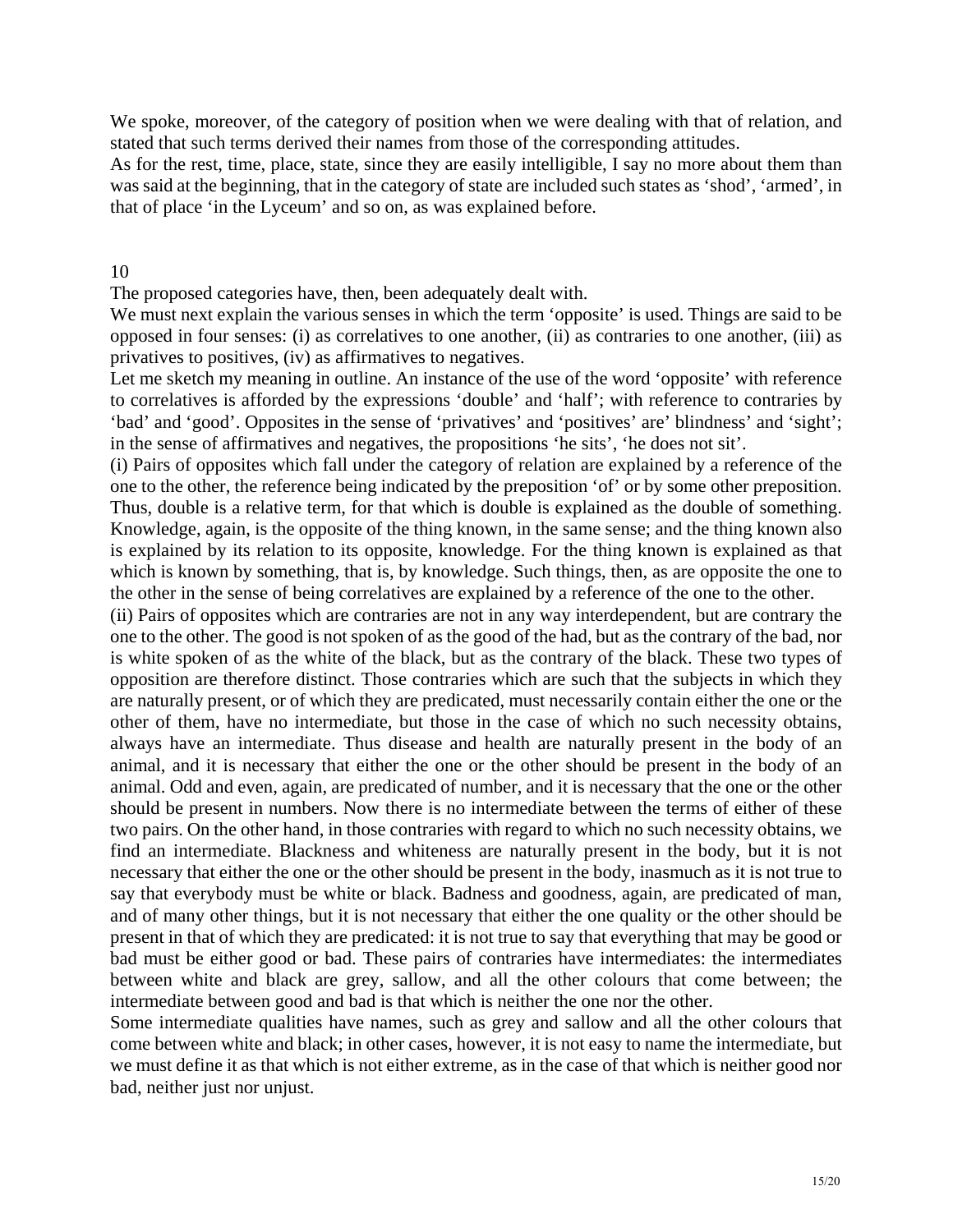(iii) 'privatives' and 'Positives' have reference to the same subject. Thus, sight and blindness have reference to the eye. It is a universal rule that each of a pair of opposites of this type has reference to that to which the particular 'positive' is natural. We say that that is capable of some particular faculty or possession has suffered privation when the faculty or possession in question is in no way present in that in which, and at the time at which, it should naturally be present. We do not call that toothless which has not teeth, or that blind which has not sight, but rather that which has not teeth or sight at the time when by nature it should. For there are some creatures which from birth are without sight, or without teeth, but these are not called toothless or blind.

To be without some faculty or to possess it is not the same as the corresponding 'privative' or 'positive'. 'Sight' is a 'positive', 'blindness' a 'privative', but 'to possess sight' is not equivalent to 'sight', 'to be blind' is not equivalent to 'blindness'. Blindness is a 'privative', to be blind is to be in a state of privation, but is not a 'privative'. Moreover, if 'blindness' were equivalent to 'being blind', both would be predicated of the same subject; but though a man is said to be blind, he is by no means said to be blindness.

To be in a state of 'possession' is, it appears, the opposite of being in a state of 'privation', just as 'positives' and 'privatives' themselves are opposite. There is the same type of antithesis in both cases; for just as blindness is opposed to sight, so is being blind opposed to having sight.

fact which constitutes the matter of the proposition in one case is opposed to that in the other, his That which is affirmed or denied is not itself affirmation or denial. By 'affirmation' we mean an affirmative proposition, by 'denial' a negative. Now, those facts which form the matter of the affirmation or denial are not propositions; yet these two are said to be opposed in the same sense as the affirmation and denial, for in this case also the type of antithesis is the same. For as the affirmation is opposed to the denial, as in the two propositions 'he sits', 'he does not sit', so also the sitting, that is to say, to his not sitting.

relatives. The one is not explained by reference to the other; sight is not sight of blindness, nor is It is evident that 'positives' and 'privatives' are not opposed each to each in the same sense as any other preposition used to indicate the relation. Similarly blindness is not said to be blindness of sight, but rather, privation of sight. Relatives, moreover, reciprocate; if blindness, therefore, were a relative, there would be a reciprocity of relation between it and that with which it was correlative. But this is not the case. Sight is not called the sight of blindness.

have no intermediate, one or the other must needs be present in the subject in which they naturally subject. We proved, moreover, that those contraries have an intermediate in the case of which the That those terms which fall under the heads of 'positives' and 'privatives' are not opposed each to each as contraries, either, is plain from the following facts: Of a pair of contraries such that they subsist, or of which they are predicated; for it is those, as we proved,' in the case of which this necessity obtains, that have no intermediate. Moreover, we cited health and disease, odd and even, as instances. But those contraries which have an intermediate are not subject to any such necessity. It is not necessary that every substance, receptive of such qualities, should be either black or white, cold or hot, for something intermediate between these contraries may very well be present in the said necessity does not obtain. Yet when one of the two contraries is a constitutive property of the subject, as it is a constitutive property of fire to be hot, of snow to be white, it is necessary determinately that one of the two contraries, not one or the other, should be present in the subject; for fire cannot be cold, or snow black. Thus, it is not the case here that one of the two must needs be present in every subject receptive of these qualities, but only in that subject of which the one forms a constitutive property. Moreover, in such cases it is one member of the pair determinately, and not either the one or the other, which must be present.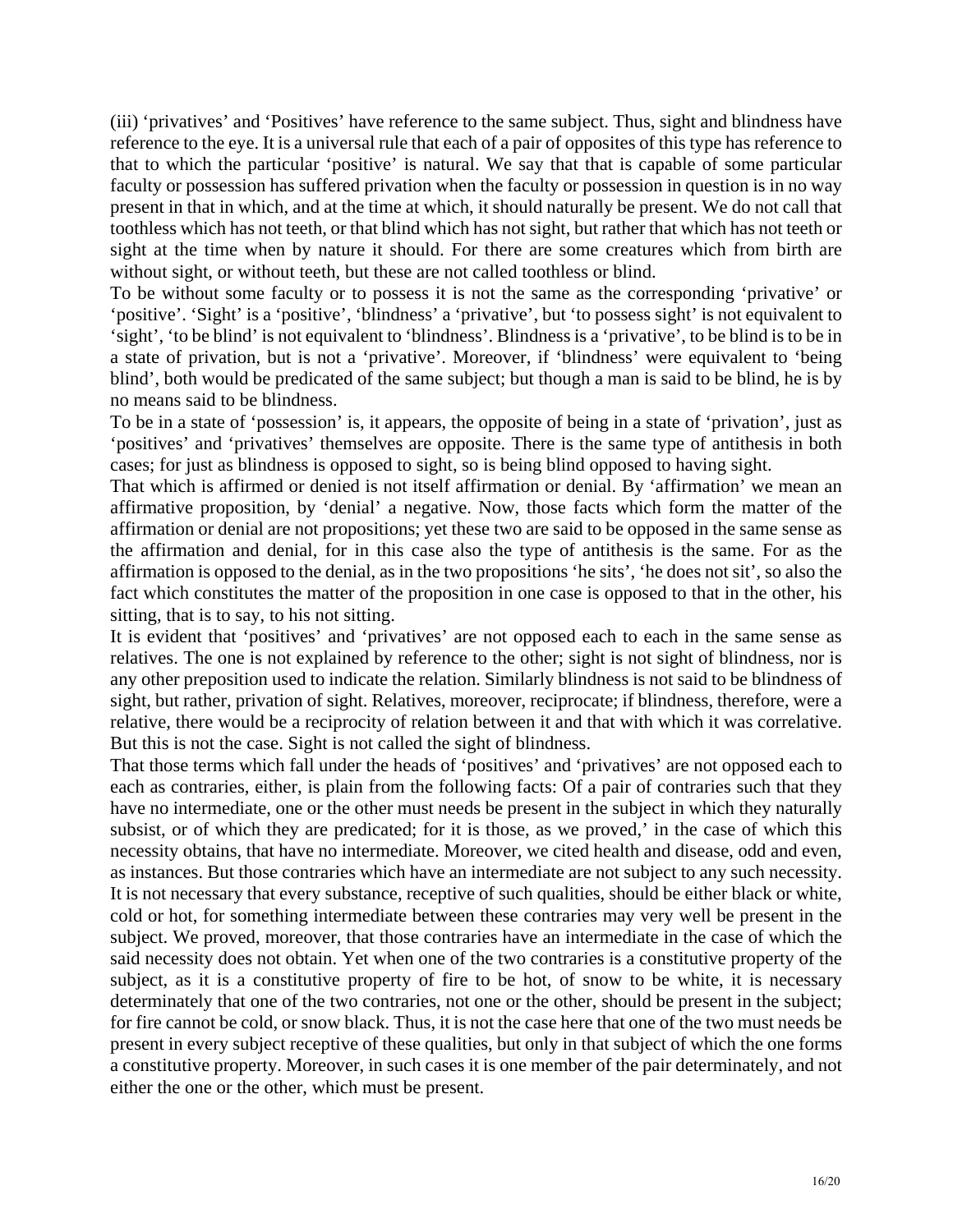In the case of 'positives' and 'privatives', on the other hand, neither of the aforesaid statements holds good. For it is not necessary that a subject receptive of the qualities should always have either the one or the other; that which has not yet advanced to the state when sight is natural is not said either to be blind or to see. Thus 'positives' and 'privatives' do not belong to that class of contraries which consists of those which have no intermediate. On the other hand, they do not belong either to that class which consists of contraries which have an intermediate. For under certain conditions it is necessary that either the one or the other should form part of the constitution of every appropriate subject. For when a thing has reached the stage when it is by nature capable of sight, it will be said either to see or to be blind, and that in an indeterminate sense, signifying that the capacity may be either present or absent; for it is not necessary either that it should see or that it should be blind, but that it should be either in the one state or in the other. Yet in the case of those contraries which have an intermediate we found that it was never necessary that either the one or the other should be present in every appropriate subject, but only that in certain subjects one of the pair should be present, and that in a determinate sense. It is, therefore, plain that 'positives' and 'privatives' are not opposed each to each in either of the senses in which contraries are opposed.

suppose that he will make yet greater progress than he has made in the past; and as this process goes Again, in the case of contraries, it is possible that there should be changes from either into the other, while the subject retains its identity, unless indeed one of the contraries is a constitutive property of that subject, as heat is of fire. For it is possible that that that which is healthy should become diseased, that which is white, black, that which is cold, hot, that which is good, bad, that which is bad, good. The bad man, if he is being brought into a better way of life and thought, may make some advance, however slight, and if he should once improve, even ever so little, it is plain that he might change completely, or at any rate make very great progress; for a man becomes more and more easily moved to virtue, however small the improvement was at first. It is, therefore, natural to on, it will change him completely and establish him in the contrary state, provided he is not hindered by lack of time. In the case of 'positives' and 'privatives', however, change in both directions is impossible. There may be a change from possession to privation, but not from privation to possession. The man who has become blind does not regain his sight; the man who has become bald does not regain his hair; the man who has lost his teeth does not grow his grow a new set.

(iv) Statements opposed as affirmation and negation belong manifestly to a class which is distinct, for in this case, and in this case only, it is necessary for the one opposite to be true and the other false.

words, truth and falsity have no place, and all the opposites we have mentioned so far consist of Neither in the case of contraries, nor in the case of correlatives, nor in the case of 'positives' and 'privatives', is it necessary for one to be true and the other false. Health and disease are contraries: neither of them is true or false. 'Double' and 'half' are opposed to each other as correlatives: neither of them is true or false. The case is the same, of course, with regard to 'positives' and 'privatives' such as 'sight' and 'blindness'. In short, where there is no sort of combination of simple words.

than any other set of opposites, would seem to claim this characteristic. 'Socrates is ill' is the At the same time, when the words which enter into opposed statements are contraries, these, more contrary of 'Socrates is well', but not even of such composite expressions is it true to say that one of the pair must always be true and the other false. For if Socrates exists, one will be true and the other false, but if he does not exist, both will be false; for neither 'Socrates is ill' nor 'Socrates is well' is true, if Socrates does not exist at all.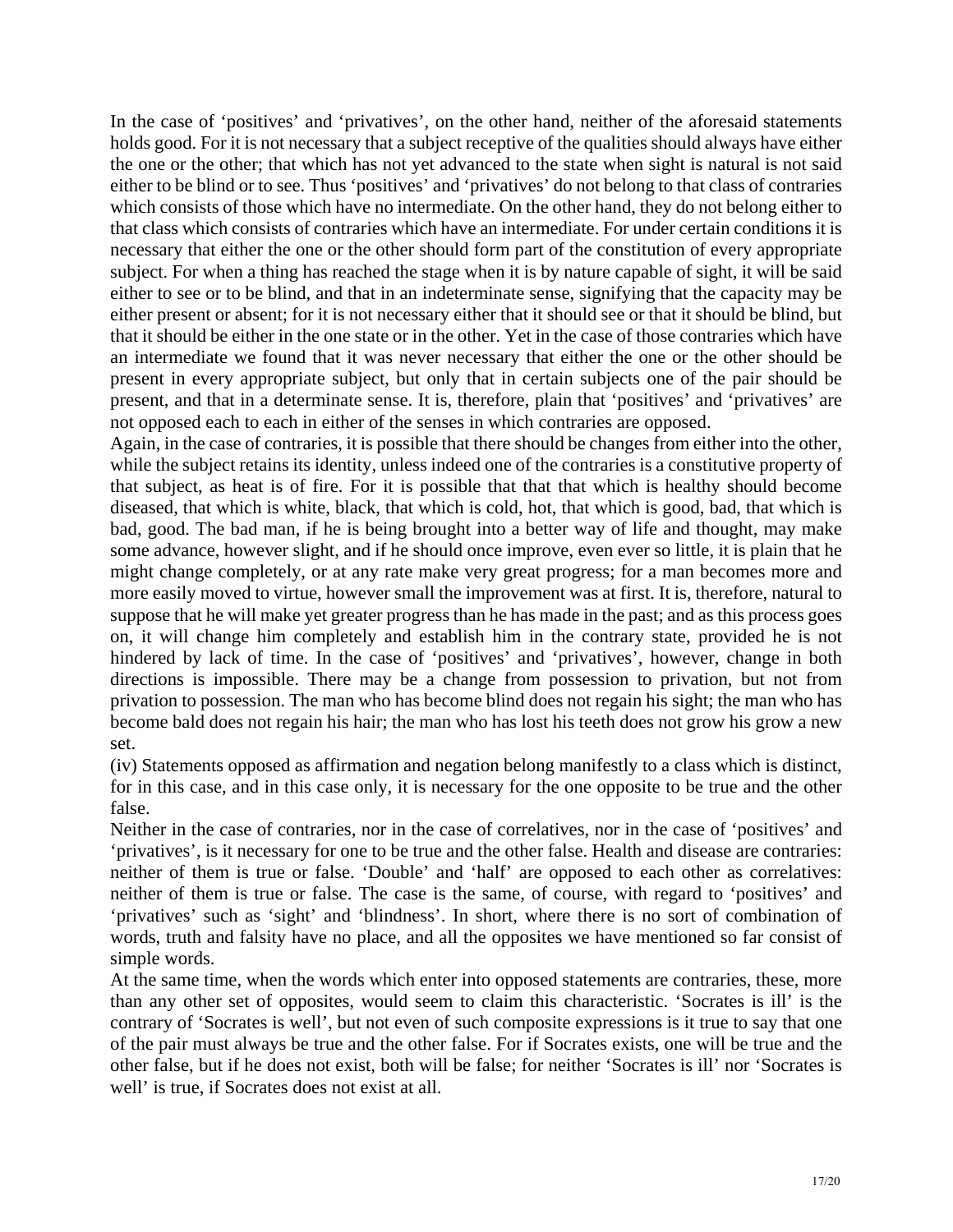In the case of 'positives' and 'privatives', if the subject does not exist at all, neither proposition is true, but even if the subject exists, it is not always the fact that one is true and the other false. For 'Socrates has sight' is the opposite of 'Socrates is blind' in the sense of the word 'opposite' which applies to possession and privation. Now if Socrates exists, it is not necessary that one should be true and the other false, for when he is not yet able to acquire the power of vision, both are false, as also if Socrates is altogether non-existent.

and the other true. For manifestly, if Socrates exists, one of the two propositions 'Socrates is ill', But in the case of affirmation and negation, whether the subject exists or not, one is always false 'Socrates is not ill', is true, and the other false. This is likewise the case if he does not exist; for if he does not exist, to say that he is ill is false, to say that he is not ill is true. Thus it is in the case of those opposites only, which are opposite in the sense in which the term is used with reference to affirmation and negation, that the rule holds good, that one of the pair must be true and the other false.

# 11

we see instances of this: in most, the contrary of an evil is a good. That the contrary of a good is an evil is shown by induction: the contrary of health is disease, of courage, cowardice, and so on. But the contrary of an evil is sometimes a good, sometimes an evil. For defect, which is an evil, has excess for its contrary, this also being an evil, and the mean. which is a good, is equally the contrary of the one and of the other. It is only in a few cases, however, that

In the case of contraries, it is not always necessary that if one exists the other should also exist: for if all become healthy there will be health and no disease, and again, if everything turns white, there will be white, but no black. Again, since the fact that Socrates is ill is the contrary of the fact that Socrates is well, and two contrary conditions cannot both obtain in one and the same individual at the same time, both these contraries could not exist at once: for if that Socrates was well was a fact, then that Socrates was ill could not possibly be one.

species or genus. Disease and health require as their subject the body of an animal; white and black It is plain that contrary attributes must needs be present in subjects which belong to the same require a body, without further qualification; justice and injustice require as their subject the human soul.

Moreover, it is necessary that pairs of contraries should in all cases either belong to the same genus or belong to contrary genera or be themselves genera. White and black belong to the same genus, colour; justice and injustice, to contrary genera, virtue and vice; while good and evil do not belong to genera, but are themselves actual genera, with terms under them.

# 12

There are four senses in which one thing can be said to be 'prior' to another. Primarily and most properly the term has reference to time: in this sense the word is used to indicate that one thing is older or more ancient than another, for the expressions 'older' and 'more ancient' imply greater length of time.

Secondly, one thing is said to be 'prior' to another when the sequence of their being cannot be reversed. In this sense 'one' is 'prior' to 'two'. For if 'two' exists, it follows directly that 'one' must exist, but if 'one' exists, it does not follow necessarily that 'two' exists: thus the sequence subsisting cannot be reversed. It is agreed, then, that when the sequence of two things cannot be reversed, then that one on which the other depends is called 'prior' to that other.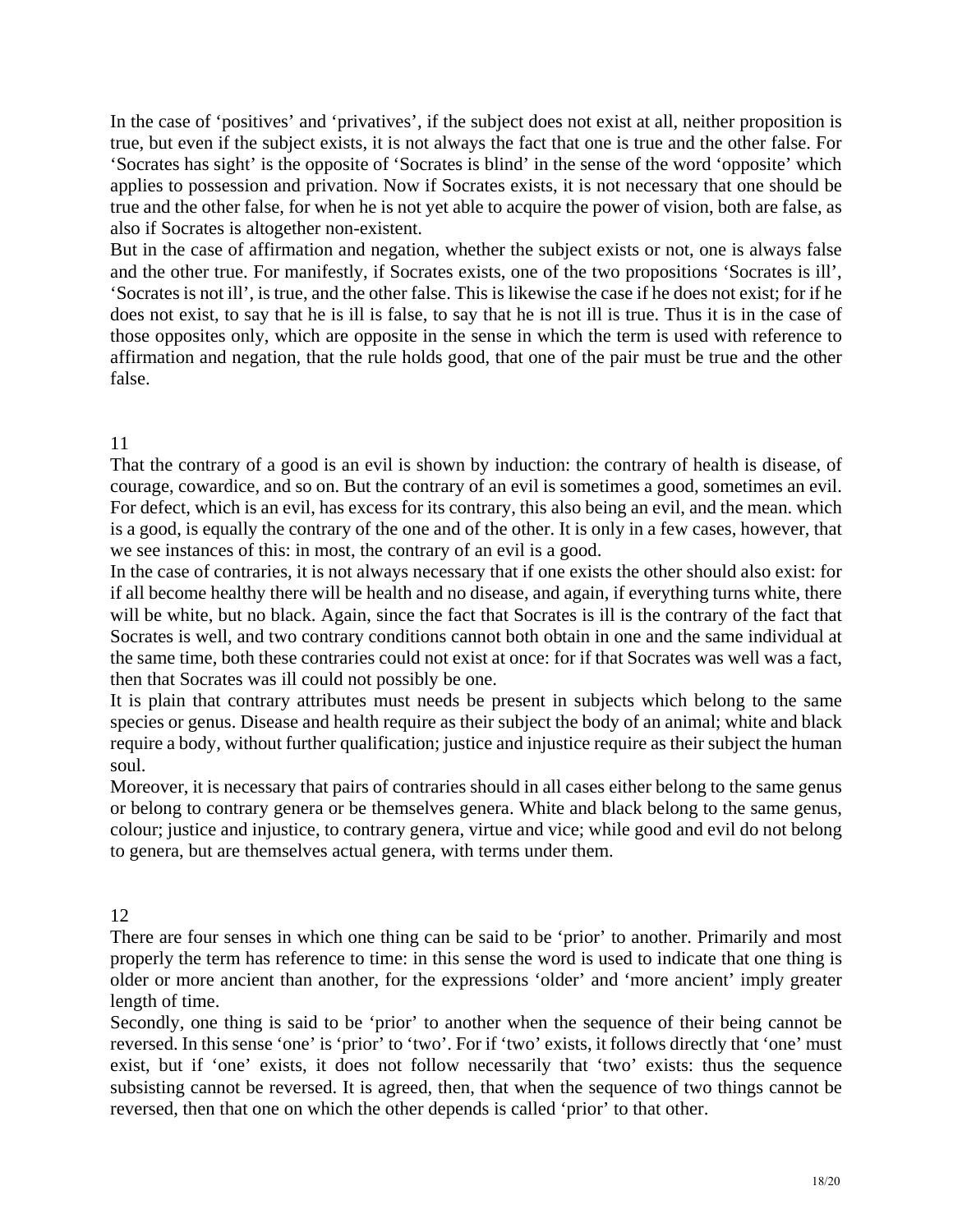In the third place, the term 'prior' is used with reference to any order, as in the case of science and is prior in order to the narrative. of oratory. For in sciences which use demonstration there is that which is prior and that which is posterior in order; in geometry, the elements are prior to the propositions; in reading and writing, the letters of the alphabet are prior to the syllables. Similarly, in the case of speeches, the exordium

Besides these senses of the word, there is a fourth. That which is better and more honourable is said to have a natural priority. In common parlance men speak of those whom they honour and love as 'coming first' with them. This sense of the word is perhaps the most far-fetched.

Such, then, are the different senses in which the term 'prior' is used.

Yet it would seem that besides those mentioned there is yet another. For in those things, the being proposition wherein we allege that he is true, then he is. The true proposition, however, is in no way of each of which implies that of the other, that which is in any way the cause may reasonably be said to be by nature 'prior' to the effect. It is plain that there are instances of this. The fact of the being of a man carries with it the truth of the proposition that he is, and the implication is reciprocal: for if a man is, the proposition wherein we allege that he is true, and conversely, if the the cause of the being of the man, but the fact of the man's being does seem somehow to be the cause of the truth of the proposition, for the truth or falsity of the proposition depends on the fact of the man's being or not being.

Thus the word 'prior' may be used in five senses.

## 13

half, for these are reciprocally dependent, since, if there is a double, there is also a half, and if there is a half, there is also a double, while at the same time neither is the cause of the being of the other. Again, those species which are distinguished one from another and opposed one to another within the same genus are said to be 'simultaneous' in nature. I mean those species which are distinguished each from each by one and the same method of division. Thus the 'winged' species is The term 'simultaneous' is primarily and most appropriately applied to those things the genesis of the one of which is simultaneous with that of the other; for in such cases neither is prior or posterior to the other. Such things are said to be simultaneous in point of time. Those things, again, are 'simultaneous' in point of nature, the being of each of which involves that of the other, while at the same time neither is the cause of the other's being. This is the case with regard to the double and the simultaneous with the 'terrestrial' and the 'water' species. These are distinguished within the same genus, and are opposed each to each, for the genus 'animal' has the 'winged', the 'terrestrial', and the 'water' species, and no one of these is prior or posterior to another; on the contrary, all such things appear to be 'simultaneous' in nature. Each of these also, the terrestrial, the winged, and the water species, can be divided again into subspecies. Those species, then, also will be 'simultaneous' point of nature, which, belonging to the same genus, are distinguished each from each by one and the same method of differentiation.

But genera are prior to species, for the sequence of their being cannot be reversed. If there is the species 'water-animal', there will be the genus 'animal', but granted the being of the genus 'animal', it does not follow necessarily that there will be the species 'water-animal'.

Those things, therefore, are said to be 'simultaneous' in nature, the being of each of which involves that of the other, while at the same time neither is in any way the cause of the other's being; those species, also, which are distinguished each from each and opposed within the same genus. Those things, moreover, are 'simultaneous' in the unqualified sense of the word which come into being at the same time.